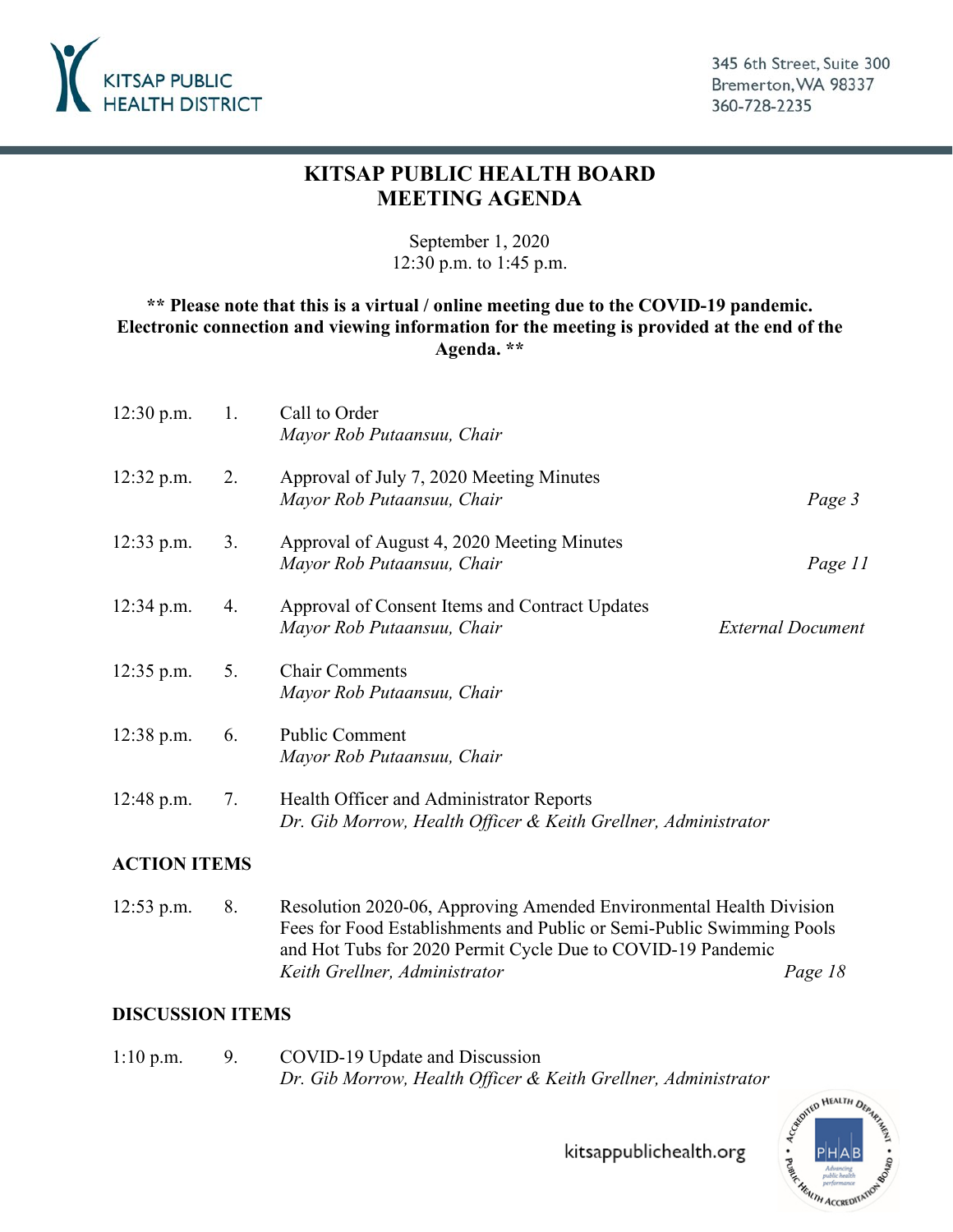Kitsap Public Health Board – Meeting Agenda (continued) September 1, 2020 Page 2

1:45 p.m. 10. Adjourn

*All times are approximate. Board meeting materials are available online at [www.kitsappublichealth.org/about/board-meetings.php](http://www.kitsappublichealth.org/about/board-meetings.php)*

**\*\*\***

**The meeting will be broadcast live on Comcast channel 12, WAVE channel 3, the [BKAT website](https://nam11.safelinks.protection.outlook.com/?url=https%3A%2F%2Fbremerton.vod.castus.tv%2Fvod%2F%3Flive%3Dch1%26nav%3Dlive&data=02%7C01%7Ctad.sooter%40kitsappublichealth.org%7C70e46eec78d9476d7de908d812df0723%7C63ea23e1c6c043fe8754515c89aa179a%7C1%7C0%7C637280096402868918&sdata=0ZX0kqN8Hu4Jq%2BCWBIZ2C47Hna15%2Bor0269cQefRTh8%3D&reserved=0) and Facebook.**

## **Zoom Meeting Information\*\***

**Please note:** There is no physical location for this meeting. Board members and staff will all participate remotely. The public may login using a computer or call-in using a phone to listen to the meeting via Zoom. The public may submit verbal comments during the specified public comment segment if they are attending the meeting via Zoom.

We apologize, but public comment during the meeting may only be made through a Zoom connection. Written comments may be submitted prior to the meeting via regular mail or email to:

Regular Mail: Kitsap Public Health Board Attention: Executive Secretary 345 6<sup>th</sup> Street, Suite 300 Bremerton, WA 98337

Email: [keith.grellner@kitsappublichealth.org](mailto:keith.grellner@kitsappublichealth.org)

**To join the meeting online, please click the link:** <https://us02web.zoom.us/j/84317329842?pwd=UHdOdnJaR1VtaWV1TnpxSG9VdVVWUT09>

**Password:** 542469

**Or join by telephone:** Dial: +1 (253) 215-8782

**Webinar ID:** 843 1732 9842

\*Zoom meeting is limited to the first 500 participants. A recording of the meeting will be made available on our website within 48 hours of the meeting.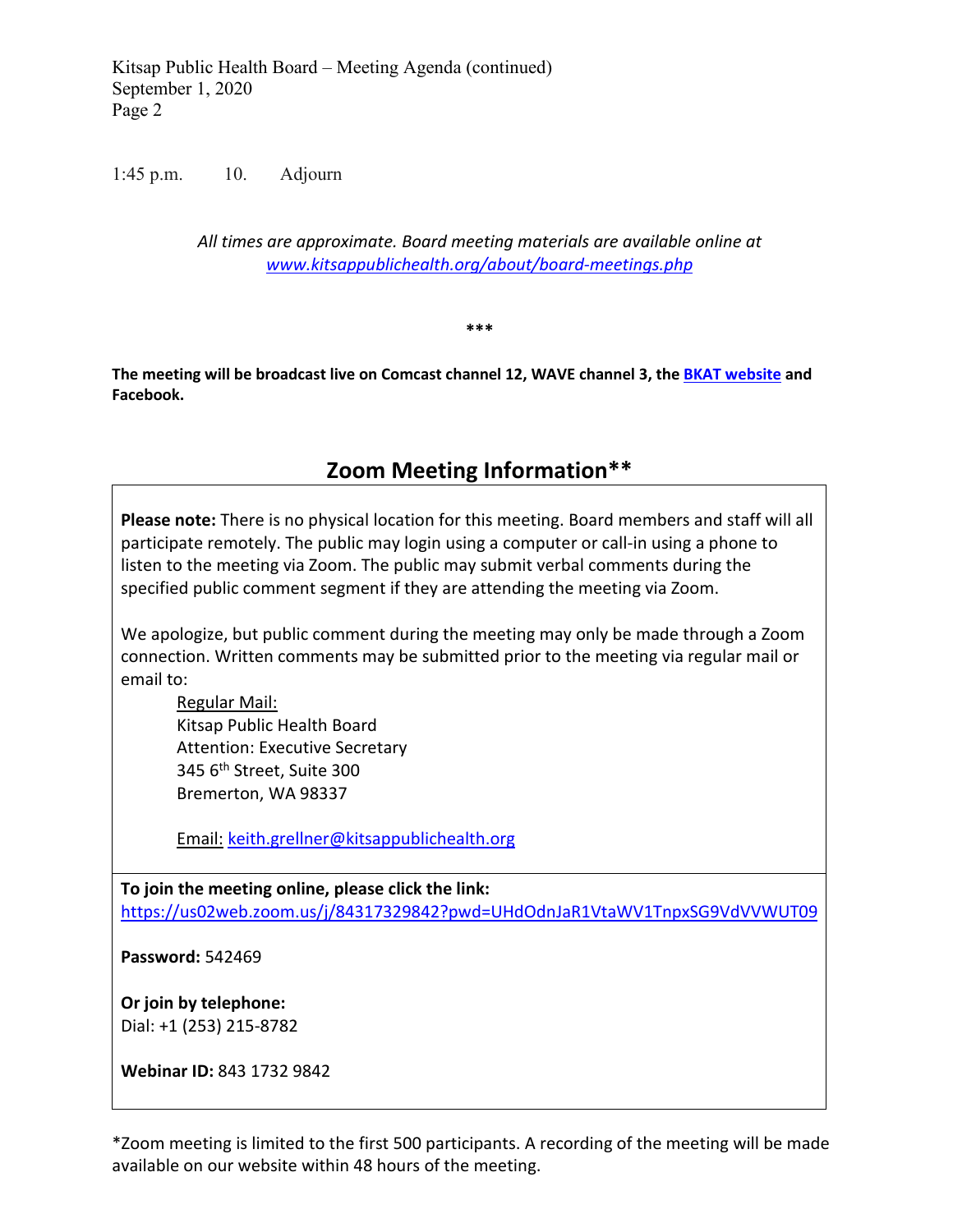#### **KITSAP PUBLIC HEALTH BOARD MEETING MINUTES Regular Meeting (Virtual) July 7, 2020**

<span id="page-2-0"></span>The meeting was called to order by Board Chair, Mayor Rob Putaansuu at 10:32 a.m.

#### **REVIEW AND APPROVE AGENDA**

There were no changes to the agenda.

#### **BOARD MEETING MINUTES**

Commissioner Charlotte Garrido moved and Mayor Becky Erickson seconded the motion to approve the minutes for the June 2, 2019, regular meeting. The motion was approved unanimously.

#### **CONSENT AGENDA**

The July consent agenda included the following contracts:

- 1422 Amendment 1 (2086), *State of Washington Department of Ecology, Well Inspection and Decommissioning Program*
- 2078, *Clallam County Health and Human Services, Youth Marijuana Prevention and Education Program (YMPEP)*
- 2079, Jefferson County Public Health, *Youth Marijuana Prevention and Education Program (YMPEP)*
- 2080, *Kitsap County, Youth Marijuana Prevention and Education Program (YMPEP)*
- 2087, *WA State Department of Health, Rate Agreement (Agreement has been approved; for Board information only)*

Mayor Erickson moved and Mayor Greg Wheeler seconded the motion to approve the consent agenda, including the Contracts Update and Warrant and Electronic Funds Transfer Registers.

Mayor Erickson asked for more information about the three contracts related to youth marijuana and education. Mr. Keith Grellner, Administrator, explained that Kitsap Public Health receives passthrough funds from Washington State Department of Health to distribute to regional partners, Clallam County, Jefferson County and Kitsap County for tobacco and marijuana prevention youth education. The Health District coordinates with the Olympic Educational Service District to primarily do this work through schools in the three counties. The contracts on the consent agenda are subcontracts with the three counties.

The motion was approved unanimously.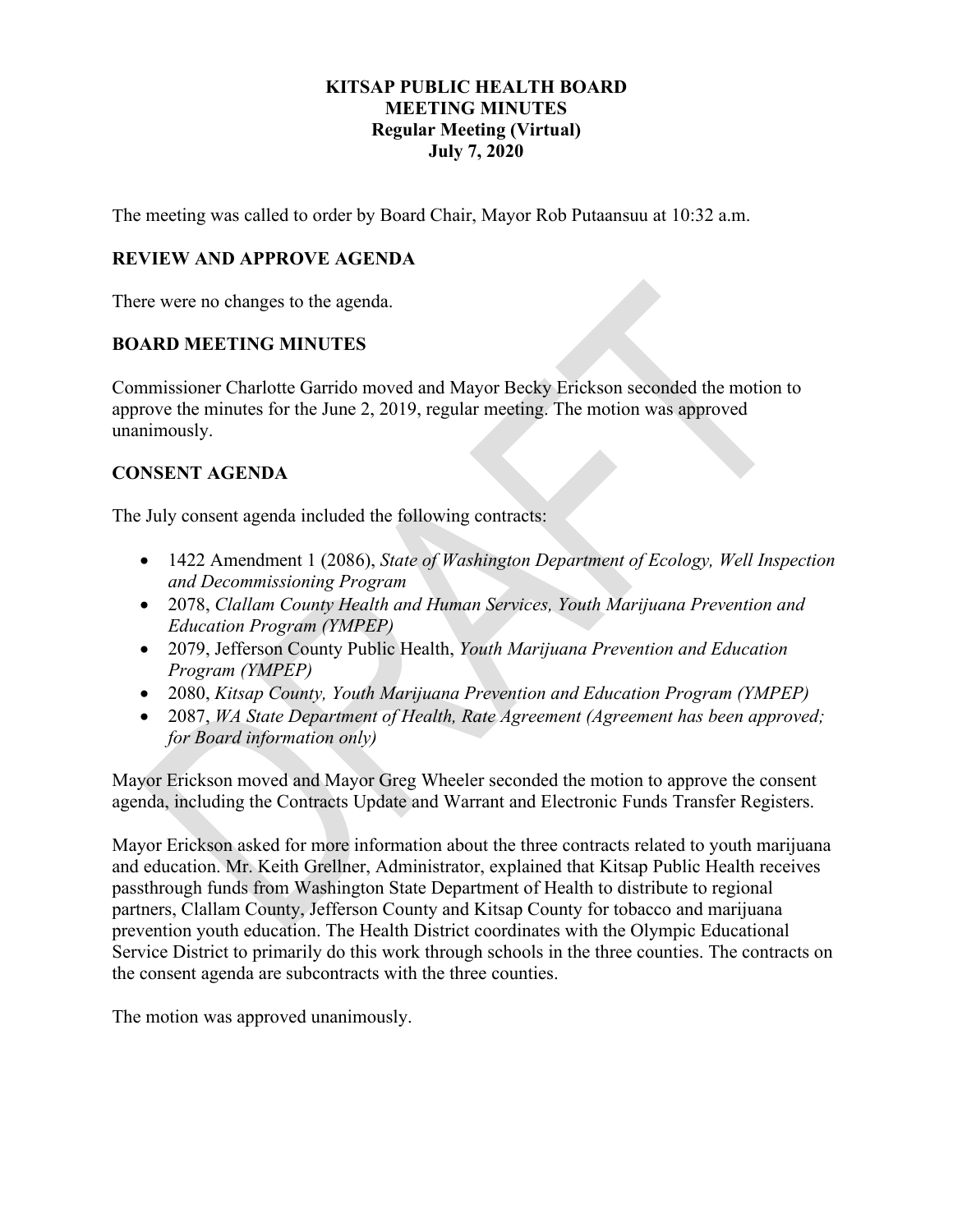Kitsap Public Health Board Regular Meeting July 7, 2020 Page 2 of 7

#### **CHAIR COMMENTS**

Chair Putaansuu said the Board recognizes and appreciates the hard work of the Health District staff, who are working long hours and weekends on COVID-19 response.

Next, Chair Putaansuu said the Board historically takes the month of August off from meetings. However, he noted there may be a need to meet before September. He will discuss with the Health District in the next few weeks to evaluate if a meeting needed in August.

#### **PUBLIC COMMENT**

Mayor Putaansuu shared a written comment received by Jeffrey Carr of Seabeck. Mr. Carr said the county needs stronger enforcement of face mask compliance.

Jennifer from North Kitsap provided comment. She said she has seen people using masks incorrectly and noted there is an opportunity for public mask use education.

Chris Henry with the Kitsap Sun asked what support businesses will get from the County or the Health District to enforce face mask usage per the governor's order.

Mayor Wheeler said the City of Bremerton is considering how to use CARES act funding for this.

Mayor Putaansuu added that the City of Port Orchard has partnered with the Port Orchard Chamber of Commerce to provide masks and hand sanitizer in the city. He said he knows other jurisdictions in Kitsap are doing the same and said Kitsap Transit buses have mask dispensers on board. He also noted that the enforcement agency is Labor and Industries (L&I) and, in some cases, the Liquor and Cannabis Board.

Mayor Erickson said the City of Poulsbo's program has been in effect for six weeks providing personal protective equipment (PPE) to small businesses in Poulsbo. Additionally, the city is providing masks for free at all the city's public counters.

**Commissioner Ed Wolfe strongly emphasized that Kitsap County supports wearing masks in public.** He added that he believes the sheriff will be providing education and information about mask usage in response to any complaints received.

Commissioner Garrido noted that Kitsap Transit did a survey about masks and respondents strongly felt that individuals should wear masks in public places in Kitsap County.

There were no further public comments.

#### **HEALTH OFFICER/ADMINISTRATOR'S REPORT**

The Health Officer and Administrator deferred their comments to the discussion on COVID-19.

Common\Admin\Board-KPHD\2020\07 July\Board Minutes July 2020 DRAFT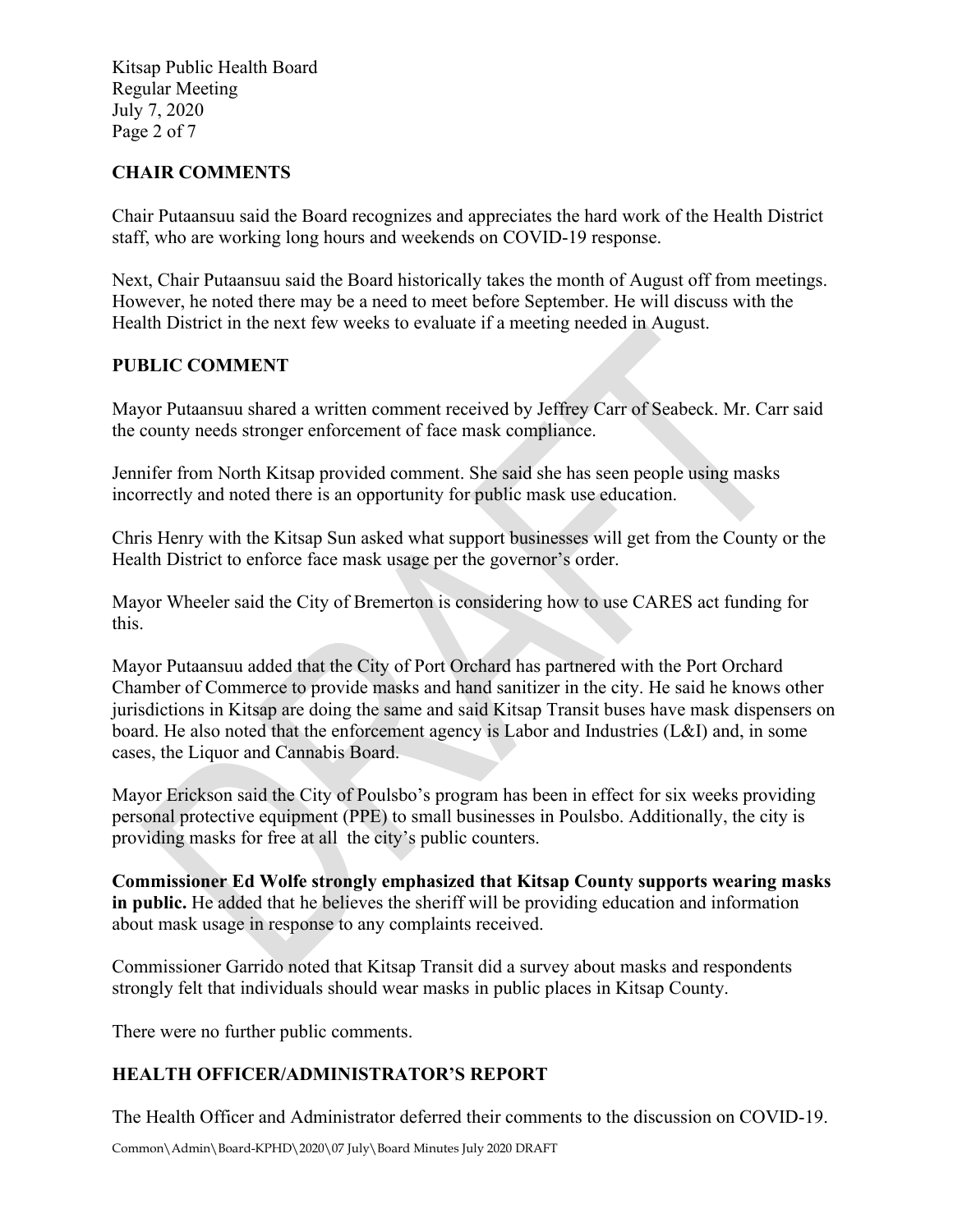Kitsap Public Health Board Regular Meeting July 7, 2020 Page 3 of 7

#### **COVID-19 UPDATE AND DISCUSSION**

Mr. Grellner said the Health District, in partnership with the Kitsap County Emergency Operations Center (EOC), Washington State Department of Health (DOH) and the Centers for Disease Control and Prevention (CDC), provide tons of information on face coverings on their websites. He strongly encouraged everyone to go to any of those websites to find resources on when and where to wear face coverings, which kind to use, how to make them and how to wear them properly. He said the Health District and EOC include reminders about masks in the daily email and text update as well as on their social media pages.

Mr. Grellner said that wearing a face covering is an executive order from the governor and violating the order is a punishable offense as a misdemeanor. Next, he said agencies must be authorized by the governor to enforce mask usage. He explained that there is a very high level of burden of proof to prove the offense. He also said it's impossible to answer every call for every violation.

He said, as Dr. Susan Turner, Health Officer, and the governor noted, some individuals are exempt from wearing masks due to health issues. Under the Americans with Disabilities Act (ADA), it is illegal to ask what condition someone has and why they cannot wear a mask. You can ask an individual, "Do you have a medical condition that prevents you from wearing a mask?" If they say yes, that's the end of the conversation – you can't legally ask them what their medical condition is.

Mr. Grellner said the Health District understands the frustration people feel when they see others not wearing face coverings. Each of us should do the right thing to protect ourselves, our friends, and our neighbors by showing compassion for others, social distancing and wearing a face covering if we are able to do so. If you observe someone in public who is not wearing a face covering, you should: remind yourself that they may have a medical condition preventing them from wearing one and then socially distance yourself from them.

Lastly, Mr. Grellner said the governor's executive order provides guidance and talking points for business owners on how to talk to customers who do not wear a mask.

On July 6, Mr. Grellner said, a document was released by Challenge Seattle to assist employers in effective contact tracing if one of their employees tests positive for COVID-19. This was sent to the Board and will be posted on the Health District website. Mayor Erickson said she appreciates the Challenge Seattle document. It gives a step by step process for when an employer finds out an employee tests positive for COVID-19.

Next, Mr. Grellner shared an update to the COVID-19 page on the Health District website. There is now a line in the daily surveillance report for active cases. The Health District has received numerous requests from the public to show "recovered" numbers on our website. There is not yet clear guidance or a definition for recovered from the CDC or Washington DOH. This is the number of active cases Health District staff are currently working on.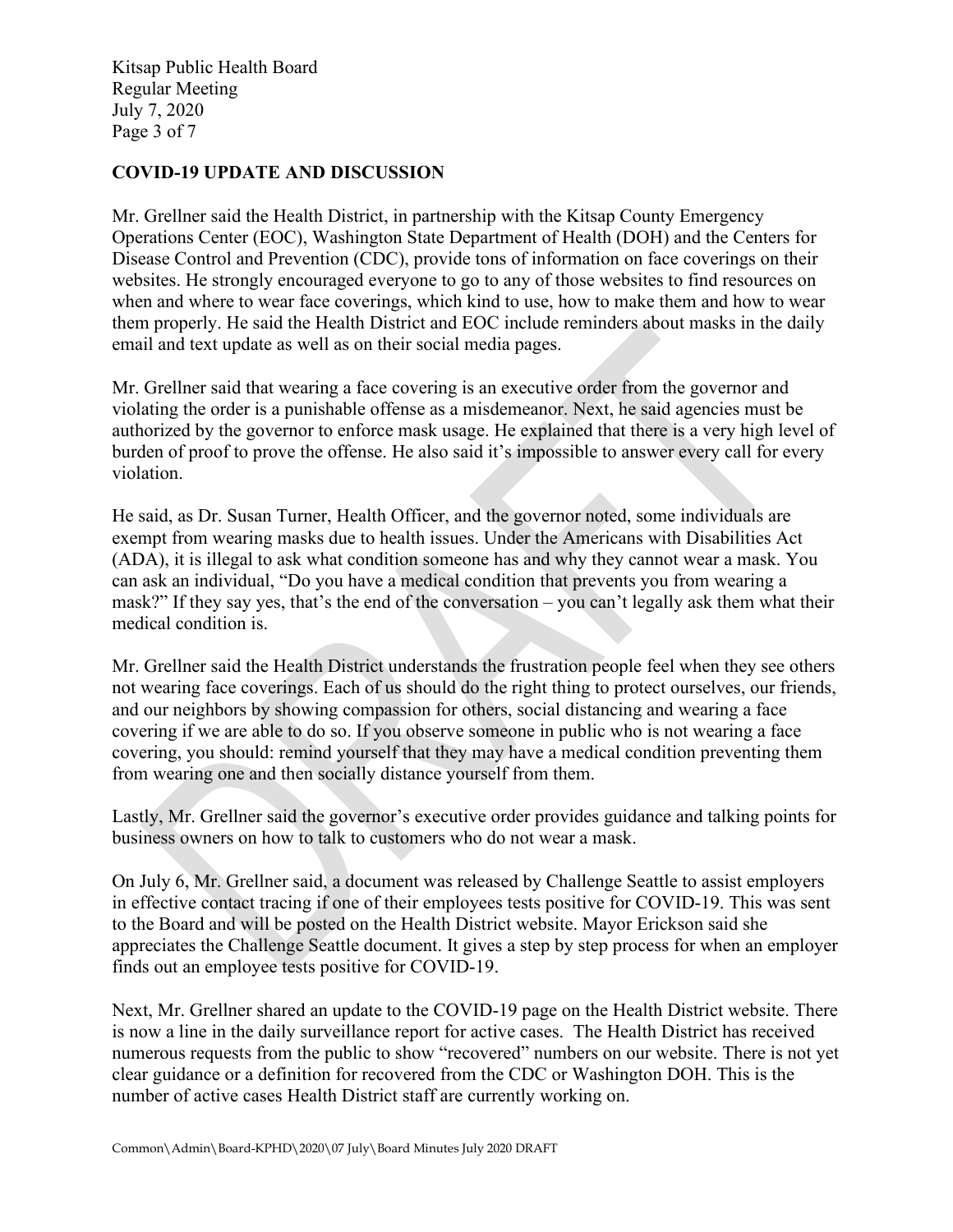Kitsap Public Health Board Regular Meeting July 7, 2020 Page 4 of 7

Commissioner Wolfe asked who these active cases are reported by. Mr. Gellner said these are lab confirmed cases based on positive tests reported to the Health District, through providers, testing sites and the Washington Disease Reporting System.

Commissioner Wolfe also asked what the difference between active cases and positive cases is. Dr. Turner explained that active cases are the positive cases Health District staff reach out to every day during their isolation at home. Health District staff follow DOH's guidance for people who test positive for COVID-19 being asked to isolate for at least 10 days, and 3 days after last fever without fever-reducing medication, whichever is longer. This can be 10 or 13 days. Health District staff maintain daily contact with people during their isolation period. Mr. Grellner explained that positive cases include every lab confirmed case since the beginning of the pandemic in Kitsap County.

Next, Dr. Turner provided a status update on COVID-19 in Kitsap County. She showed the positive case count by collection date graph on the Health District website. She noted an increase in cases at the end of June: 90 PCR cases compared to 11 in May. She explained that there is a delay in reporting of cases, so the most recent five days may have more positive numbers as more information comes in. As of July 2, there were five COVID-19 hospital cases, though the hospital continues to report good capacity for accommodating additional ill individuals. She noted that the case positivity rate is up to 4.4% in Kitsap. The state goal is to remain under 2%. The Health District is currently assisting five residential facilities experiencing outbreaks with isolation and quarantine plans. An outbreak in a residential facility is defined as one or more cases.

Additionally, there have been five workplace associated outbreaks. She noted that the Navy is doing a lot of a testing and has seen some clustering of cases. The Health District works with the Navy almost daily and coordinates closely with Puget Sound Naval Shipyard. The Health District is also communicating regularly with the Suquamish and Port Gamble S'Klallam Tribes and does outreach and prevention education with businesses and schools.

The Health District is seeing a lot of cases pop up with asymptomatic testing, which tells us there is community spread in Kitsap. Recently, the Washington DOH has expanded testing guidance to include close contacts of positives and encourages those who are mildly symptomatic to get tested.

The Health District's recommendations remain the same: it is safest to stay at home; it is important to avoid crowds and gather only with family or a limited number of individuals outside the household; maintain a safe distance from others; and in the times when you can't maintain distance for a short time, wear a face covering. There is a difference between PPE and masks. PPE is worn by those who can't prevent close contact, such as law enforcement, emergency medical services and health care. Masks are not as effective at protecting ourselves but protect others by capturing our own respiratory droplets. She reminded people to disinfect public surfaces often, use hand sanitizer and stay home if you have even the slightest illness.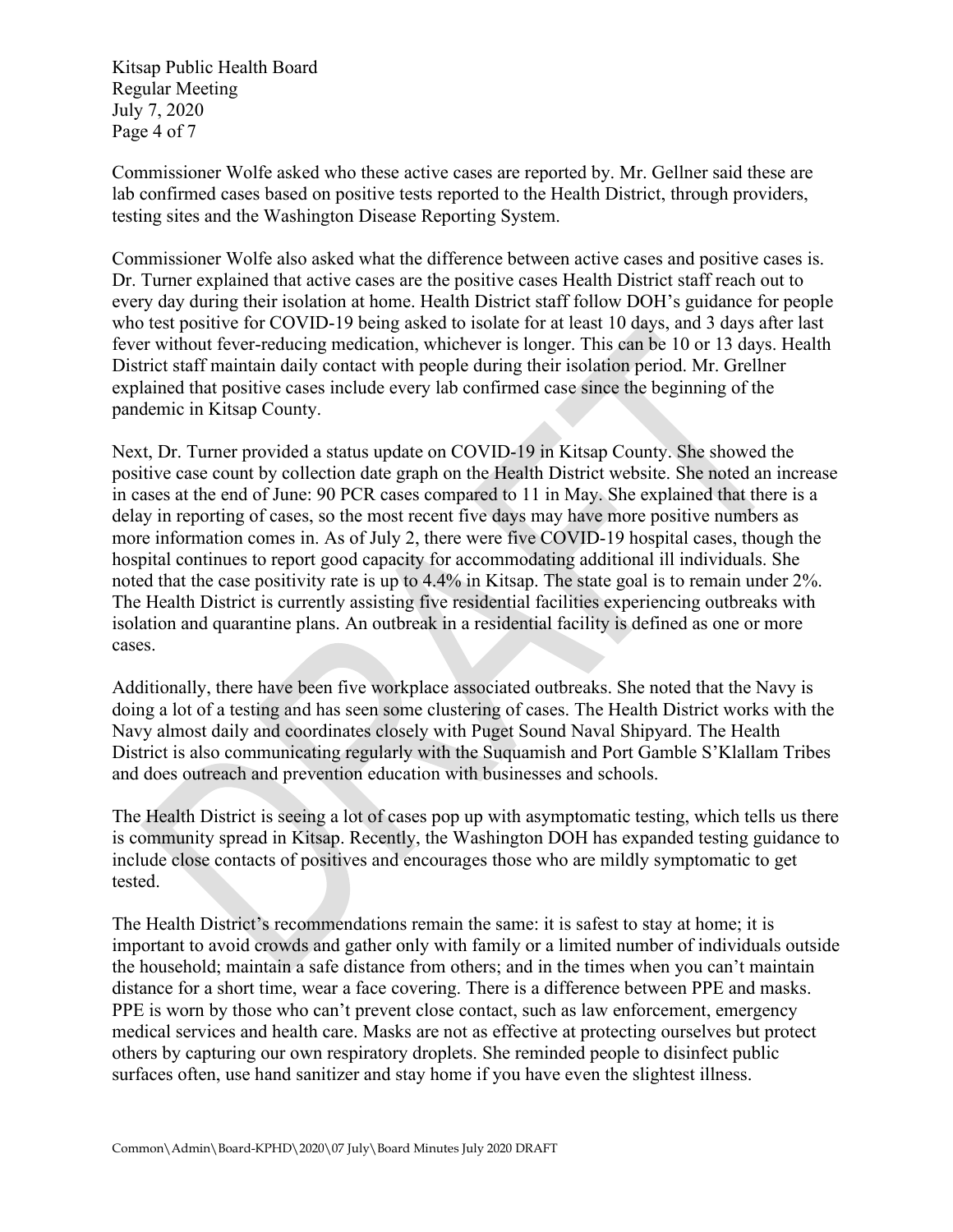Kitsap Public Health Board Regular Meeting July 7, 2020 Page 5 of 7

The Health District asks people who are close contacts to a positive case to get tested right away (in 2-3 days). People with mild symptoms that could be just allergies, etc.… should go get tested immediately. Getting tested early will help to not overwhelm the hospital system by ensuring early isolation of positive cases.

Councilmember Kol Medina asked Dr. Turner for her thoughts on masks with a one-way valve that filter air entering the mask and release air from mask. Dr. Turner said she is not very familiar with these specific masks, but directed people to L&I, who provide regulatory mask recommendations for businesses. Councilmember Medina asked if the L&I regulations only pertain to employees in a business and not to customers. Dr. Turner confirmed and said she hasn't seen this guidance for individuals yet, but it should be coming soon.

Commissioner Wolfe asked for clarification that there were five hospitalizations for COVID-19 as of July 2 in Kitsap County. Dr. Turner said that is an approximate number based on the risk assessment dashboard which shows the percent of hospital capacity taken up by positive or suspect COVID-19 patients.

Commissioner Wolfe also asked if Dr. Turner is comfortable with the level of resources at our local hospital? Dr. Turner explained that the hospital reports good capacity levels daily, but with the caution that a residential facility outbreak could overwhelm the hospital system in one day.

Mayor Erickson noted that the data shown today revealed that the highest level of infection is in individuals aged 20-29 years. Additionally, she asked if most of the individuals in this age group who test positive are asymptomatic. Dr. Turner said the Health District has not yet assessed that. She explained that, based on testing availability and criteria, positive test results are more of a result of where the testing is occurring and not the actual infection circulating in our community.

Mayor Erickson asked if the Health District has gotten any more information from DOH about how to move our Phase 3 application along. Dr. Turner said there has been no new information other than to note that several counties are on hold until July 16.

Councilmember Medina asked if Dr. Turner is concerned about the trajectory of infection in Kitsap. Dr. Turner Susan said the Health District knew the number of close contacts between people would increase and infection would spread more quickly. She explained that, with an increase in illness, the risk of severe illness rises. She asked community members to take appropriate actions to prevent the spread.

Mayor Wheeler said it is unclear if there are long-term effects of this virus on individuals over time. He asked Dr. Turner at what point public health intervention phases out with these individuals. Dr. Turner said individuals who have more severe cases may have more severe longterm effects, however there is not enough research to confirm this. Dr. Turner explained that public health's role is to ensure the cases stay in isolation for 14 days. However, she noted, if they continue to have severe symptoms at the end of this period, public health continues to follow the case until their symptoms improve.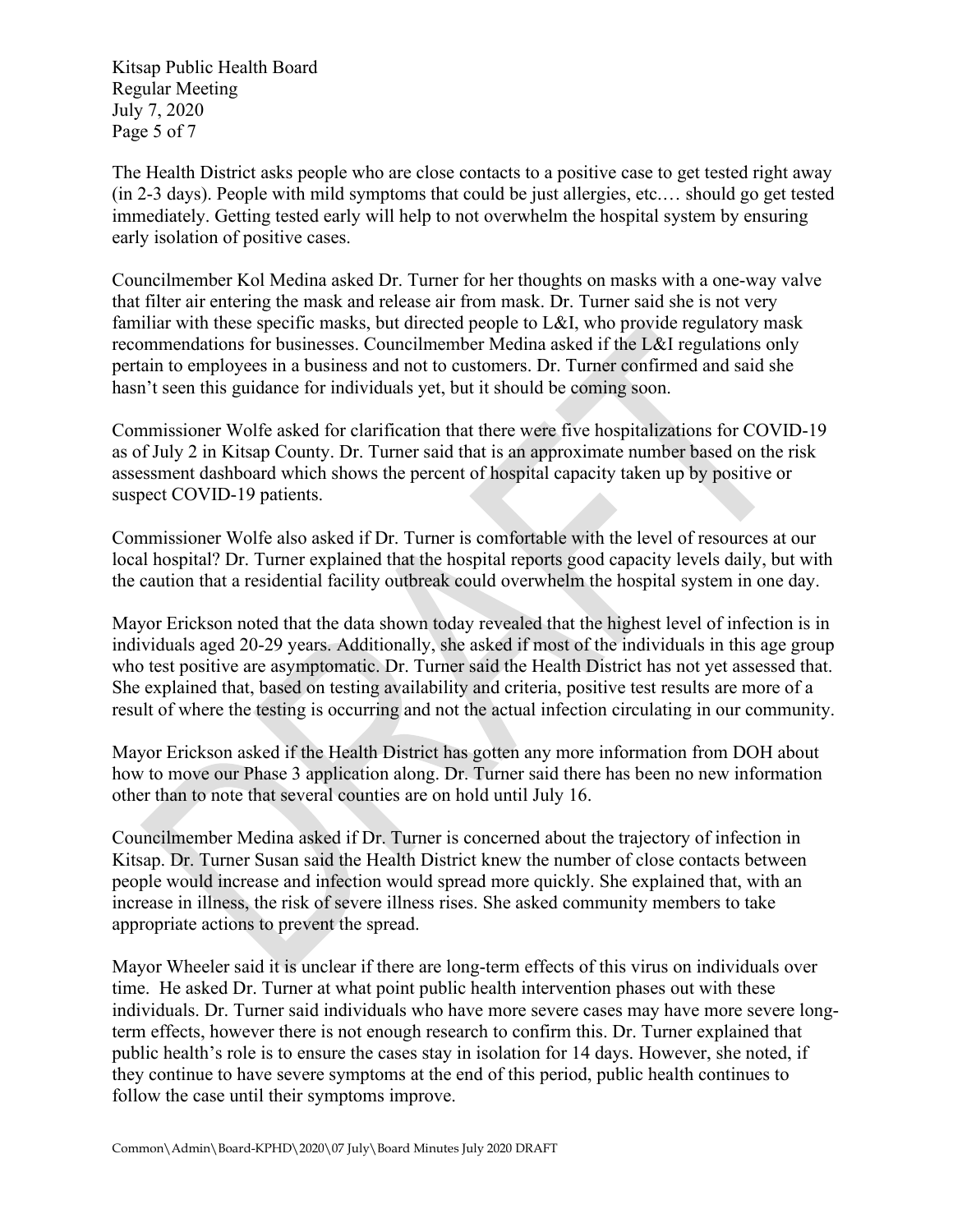Kitsap Public Health Board Regular Meeting July 7, 2020 Page 6 of 7

Mayor Wheeler asked if the hospital has indicated what their trigger level is for bed capacity. Dr. Turner said the state set capacity metrics for hospitals to meet. The Health District's Risk Assessment Dashboard shows healthcare system readiness.

Mr. Grellner said the Health District, in coordination with Kitsap County, submitted our Phase 3 application on June 19. The Health District was informed early last week that our application was on pause, primarily because of the outbreaks at long-term care facilities. He noted that Kitsap was one of seven counties put on pause before the governor and secretary of health put the entire state on pause until July 16. He said the Health District is assuming the county will need to provide a data update before we can move to Phase 3. The Health District is preparing and asked staff to be ready to submit the new data once the state allows Kitsap to apply for Phase 3 again.

Mr. Grellner said the main concern of moving from Phase 2 to Phase 3 is that it increases the allowed gathering size of non-household members from 5 to 50. He said, seeing how much infection has spread during Phase 2, this gives the Health District cause to worry about moving forward. He noted that recreational facilities will move to 50% capacity. He said it can be difficult to stay distanced in those environments and that generally will not be as diligent about wearing facemasks because they are exercising. Phase 3 opens the last of the business community to open and currently open business with restrictions to open more as long as they can maintain social distancing requirements. Restaurants move from 50-75% capacity. Additional business that can reopen in Phase 3 are movie theaters, museums, and other indoor environments.

Mayor Wheeler said he would like to meet again before September. Mayor Putaansuu agreed and suggested the Board wait to see what changes come and schedule a meeting as and when needed.

Mr. Grellner reminded the community to keep up the good work: keep yourselves safe, keep your family safe, keep your neighbors safe. He noted Kitsap County has done a good job of not politicizing this issue. He said this is not about politics, it is about health. If everyone does their part, we will get through this quicker.

Mayor Erickson noted that this is Dr. Turner's last official Board meeting. She said, looking back at all her time, Dr. Turner has done an amazing job and work on the opioid pandemic, Public Health Accreditation, and this pandemic.

Dr. Turner thanked the Board for the privilege to serve as health officer and be able to contribute during a pandemic.

There was no further comment.

#### **ADJOURN**

There was no further business; the meeting adjourned at 11:47 a.m.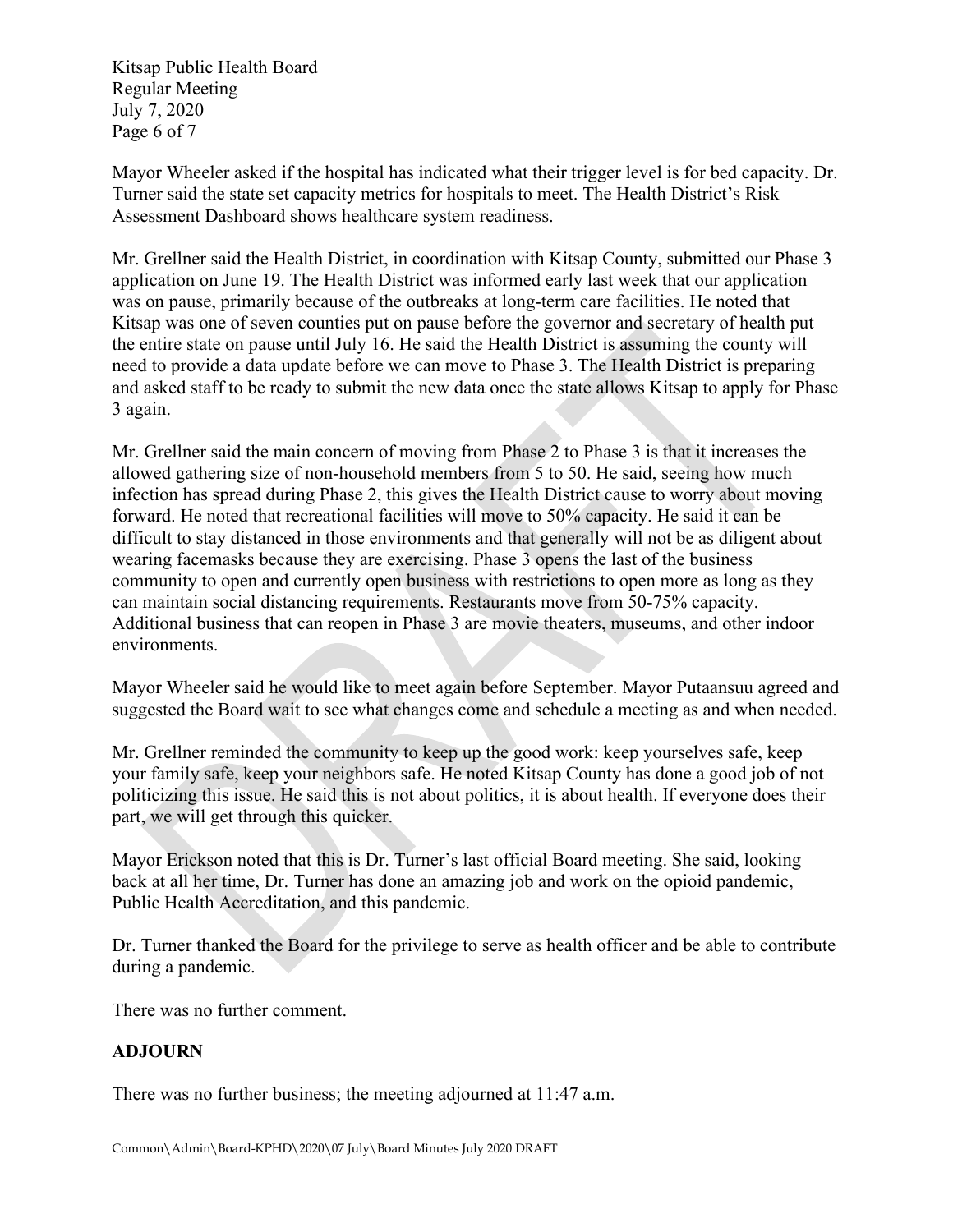Kitsap Public Health Board Regular Meeting July 7, 2020 Page 7 of 7

**Robert Putaansuu Keith Grellner Kitsap Public Health Board Administrator**

**\_\_\_\_\_\_\_\_\_\_\_\_\_\_\_\_\_\_\_\_\_\_\_\_\_\_\_\_\_\_\_\_\_ \_\_\_\_\_\_\_\_\_\_\_\_\_\_\_\_\_\_\_\_\_\_\_\_\_\_\_\_\_\_\_**

**Board Members Present:** *Mayor* Becky Erickson; *Commissioner* Charlotte Garrido; *Councilmember* Kol Medina; *Mayor* Robert Putaansuu; *Mayor* Greg Wheeler; *Commissioner* Ed Wolfe.

**Board Members Absent:** *Commissioner* Robert Gelder.

**Community Members Presen**t: *Attached.*

**Staff Present:** Angie Berger, *Administrative Assistant, Administration;* Steve Brown, *Program Manager, Solid and & Hazardous Waste;* Keith Grellner, *Administrator, Administration;* Grant Holdcroft, *Program Manager, Pollution Identification and Correction;* Melissa Laird, *Manager, Accounting and Finance;* Andrew Lau, *Epidemiologist, Assessment and Epidemiology;* Nicole McNamara, Community Liaison, Chronic Disease Prevention; Anne Moen, *Public Health Educator, Public Health Emergency Preparedness and Response;* Megan Moore*, Community Liaison, Chronic Disease Prevention;* Carin Onarheim, *Disease Intervention Specialist, Communicable Disease;* Linda Pandino, *Accounting Assistant 2, Accounts Receivable;* Sue Rhea, *Senior Secretary Clerk, Support Services;* Denise Turner, *Senior Accounting Assistant, Payroll;* Dr. Susan Turner, *Health Officer, Administration;* Kate Wagner, *Secretary Clerk 2, Parent Child Health.*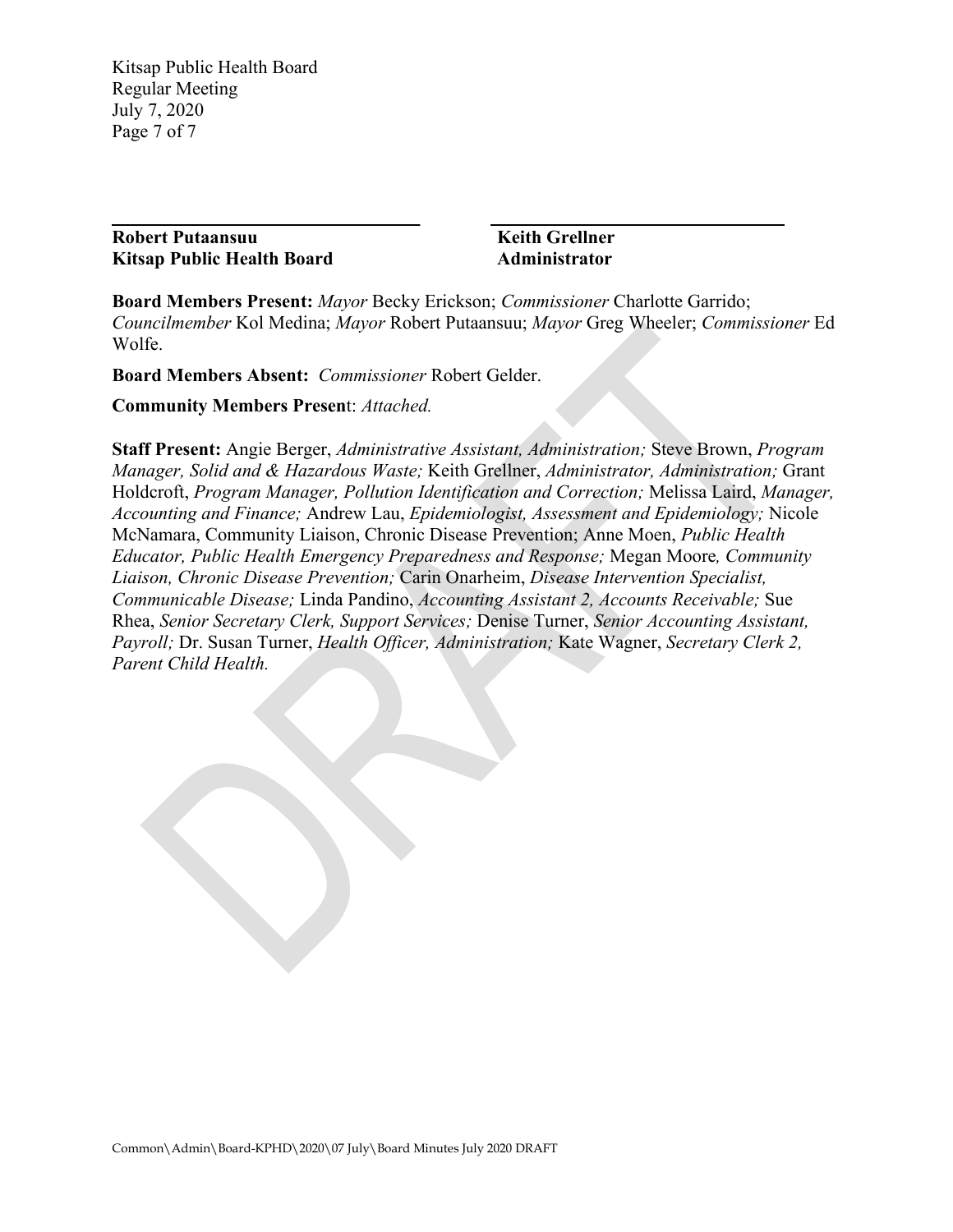# **Kitsap Public Health Board Special Meeting (Virtual Attendance)**

**Webinar ID Actual Start Time** 890 8555 5190 7/7/2020 9:35

| <b>First Name</b> | <b>Last Name</b>    | <b>First Name</b> | <b>Last Name</b> |
|-------------------|---------------------|-------------------|------------------|
| <b>Brian</b>      | Church              | Jennifer          |                  |
| Jennifer          | David               | bdhem             |                  |
| Richard           | Davis               | merridy           |                  |
| Ivy               | Edmonds-Hess        | Rheas             |                  |
| <b>Bremerton</b>  | Fire                | Lazer             |                  |
| Kathi             | Foresee             | jennifermarsland  |                  |
| Grant             | Holdcroft           | marcella          |                  |
| Melissa           | Laird               | wagnek            |                  |
| Nancy             | Langwith            | sandra            |                  |
| Andrew            | Lau                 | chenry2           |                  |
| Marcie            | Mathis (she/her)    | Connie            |                  |
| Nicole            | McNamara            | turned            |                  |
| Carin             | Onarheim            | Palmer            |                  |
| Gail              | Porter              |                   |                  |
| Olympic           | <b>Region YMPEP</b> |                   |                  |
| Katharine         | Shaffer             |                   |                  |
| Amy               | Smalley             |                   |                  |
| Stacey            | Smith               |                   |                  |
| <b>PHEPR</b>      | Team                |                   |                  |
| Denise            | <b>Tracy</b>        |                   |                  |
| Jeff              | <b>Wallis</b>       |                   |                  |
| S                 | Winslow             |                   |                  |
| Cynthia           | Wooten              |                   |                  |
| pandil            |                     |                   |                  |
| Manager           |                     |                   |                  |
| browns            |                     |                   |                  |
| Stephen           |                     |                   |                  |
| moena             |                     |                   |                  |
|                   |                     |                   |                  |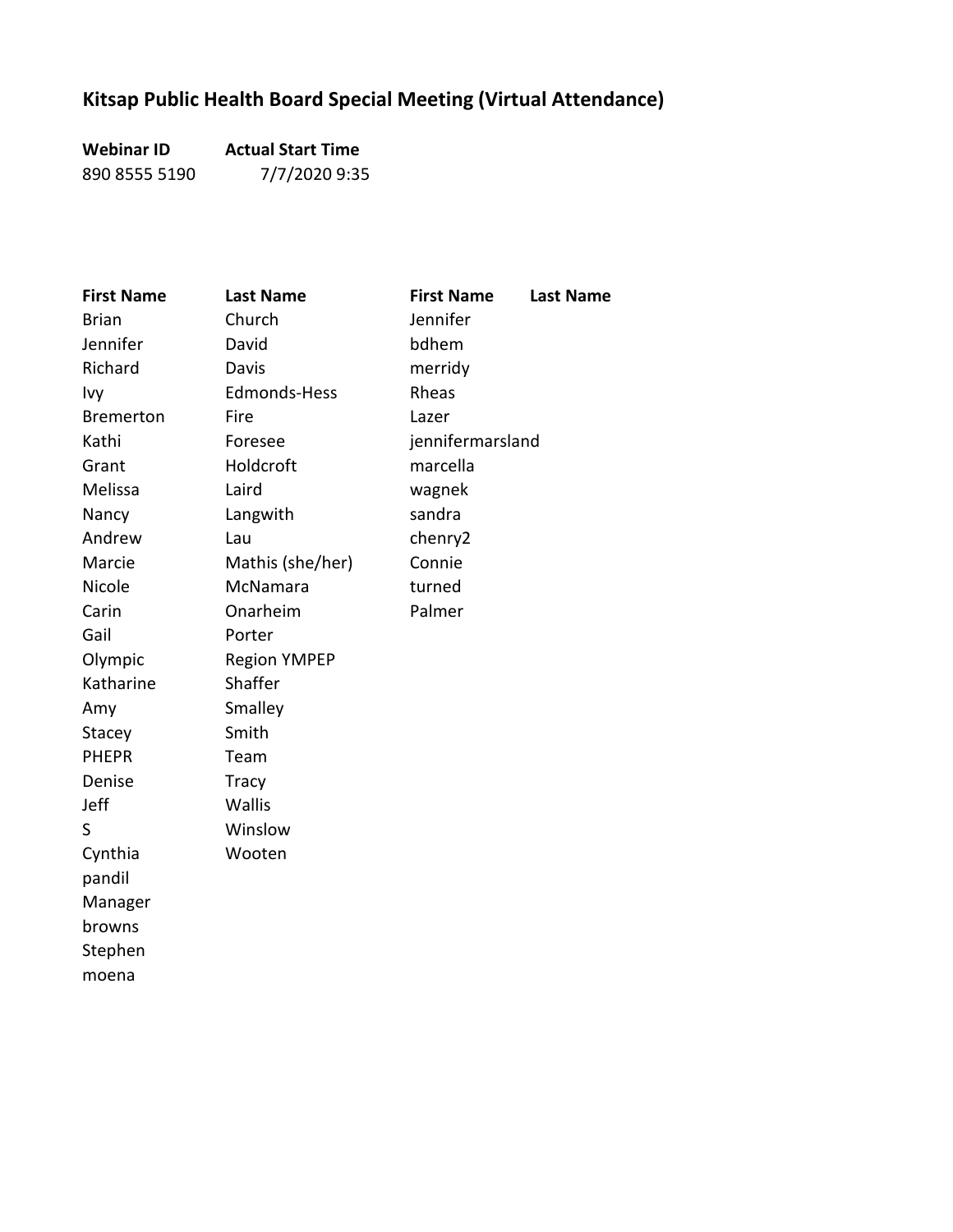#### **KITSAP PUBLIC HEALTH BOARD MEETING MINUTES Regular Meeting (Virtual) August 4, 2020**

<span id="page-10-0"></span>The meeting was called to order by Board Chair, Mayor Rob Putaansuu at 10:34 a.m.

#### **REVIEW AND APPROVE AGENDA**

Councilmember Kol Medina moved and Mayor Greg Wheeler seconded the motion to approve the agenda for the August 4, 2020 Meeting. The motion was approved unanimously.

#### **BOARD MEETING MINUTES**

Commissioner Rob Gelder moved and Commissioner Charlotte Garrido seconded the motion to approve the minutes for the June 19, 2020 regular meeting. The motion was approved unanimously.

#### **CONSENT AGENDA**

The August consent agenda included the following contracts:

- 1749 Amendment 16 (2095), *Washington Department of Health, Consolidated Contract*
- 2053, *Kitsap County, Clean Water Kitsap*
- 2099, *Kitsap County, COVID-19 Contact Tracing*

Commissioner Ed Wolfe moved and Councilmember Medina seconded the motion to approve the consent agenda, including the Contracts Update and Warrant and Electronic Funds Transfer Registers. The motion was approved unanimously.

#### **CHAIR COMMENTS**

Chair Putaansuu, on behalf of the Board, thanked Health District staff for their hard work and case and contact investigation. He said Kitsap County will be sending some staff to the Health District to help with COVID-19 work.

Chair Putaansuu welcomed Dr. Morrow, our new health officer to his first Board meeting.

Chair Putaansuu noted that the Board normally takes the month of August off from meetings, but he and Mr. Grellner agreed it was important to continue providing COVID-19 updates during this time.

#### **PUBLIC COMMENT**

Greg lynch, Superintendent of Olympic Educational Service District 114 (OESD), thanked the Health District for their partnership with OESD through this pandemic. He said he is trying to lend his support in any way to get the Health District more resources. Additionally, he noted that most schools in Kitsap will be done remotely in the fall. He also welcomed Dr. Morrow to the team.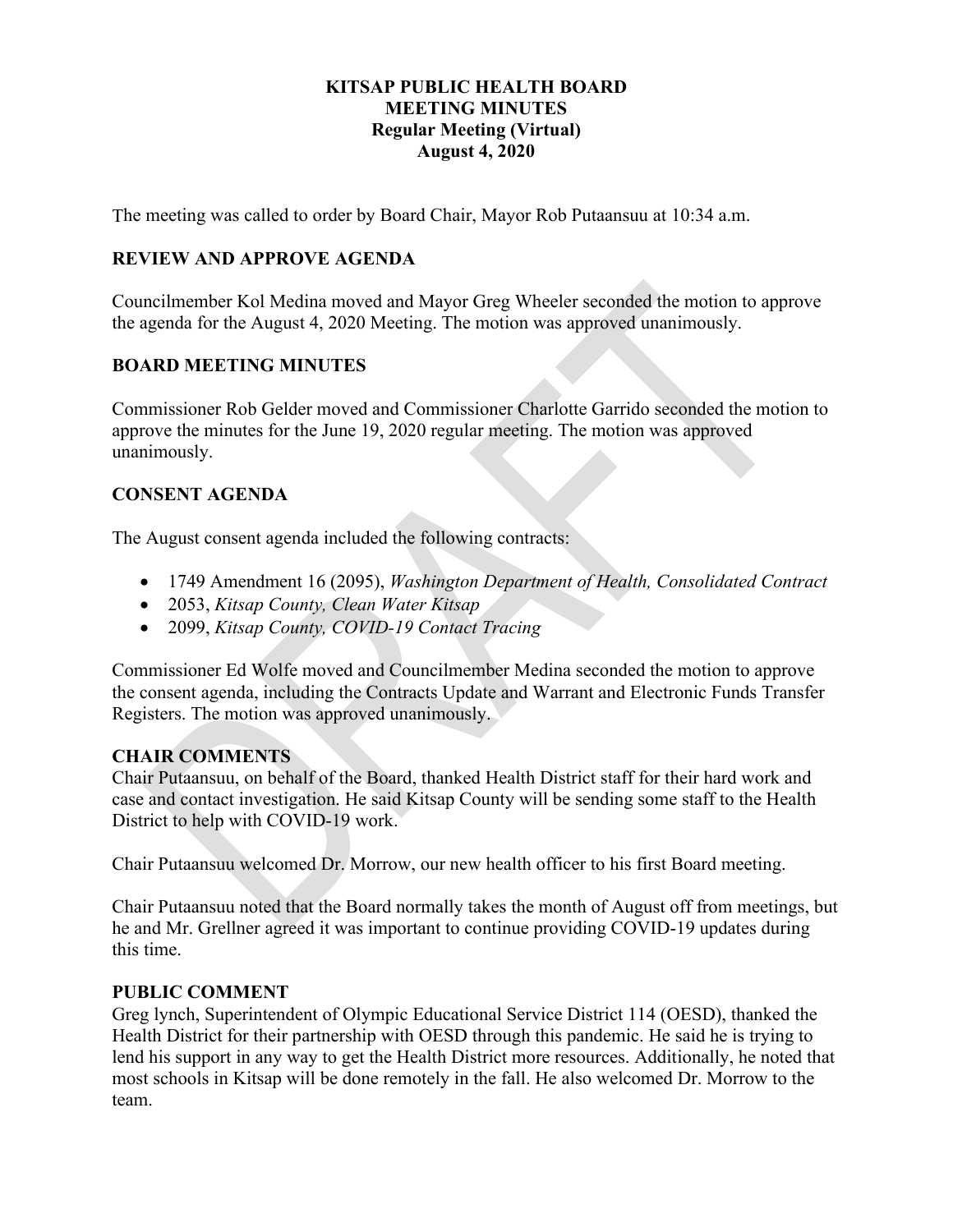Kitsap Public Health Board Regular Meeting August 4, 2020 Page 2 of 6

There was no further comment.

#### **HEALTH OFFICER/ADMINISTRATOR'S REPORT**

#### Administrator Update:

Mr. Keith Grellner, Administrator, welcomed Dr. Gib Morrow, new Health Officer to the district. Mr. Grellner also thanked Dr. Susan Turner for her 6 years with the Health District. Dr. Turner graciously gave the Health District 9 months of notice for her retirement, which helped the Health District prepare and handle COVID-19 response while recruiting for Health Officer.

Mr. Grellner said that operations at the Health District continue to focus on COVID-19. He said of 100 employees at the Health District, the Health District has directed up to 50 staff daily to work on COVID-19 response efforts and another 20 employees are trained to help as needed for surge support. The final 30 employees are either working remotely or working on other District work. He said the Health District is fully focused on COVID-19 response and keeping the community safe.

He said the Health District has reached an interlocal agreement with Kitsap County, who will lend the District 4-5 staff to help with COVID-19 work. The county staff will start training with Health District staff on August 10.

Lastly, he thanked Superintendent Lynch for his comments. The Health District has been working with all the public schools in Kitsap County through OESD to figure out how to continue educational services for our kids. Mr. Grellner said there is no disagreement that we all want our kids in school. The school environment is the best place for kids to learn and grow, but unfortunately COVID-19 is present in the community and poses a risk to in-person learning. The Health District released a letter last week to Kitsap school districts that's support virtual learning. Mr. Grellner said in-person learning may continue after this fall, depending on the spread of the virus.

There was no further comment.

#### Health Officer Update:

Dr. Gib Morrow, Health Officer, thanked the Board for the welcome. He introduced himself and shared his professional experience. Dr. Morrow spent the last month working closely with Dr. Turner and feels confident moving forward in his role. He said the Health District is a well-oiled machine and feels that the hand-off from Dr. Turning went smoothly. He said this is a thoughtful, collaborative team of people looking to improve the health of people in Kitsap County.

Dr. Morrow said COVID-19 is a very serious disease and it has devastated our economy and caused a tremendously difficult period for all of us. He said that, by conveying the right messages, using data to explain the issues, and being collaborative and kind, we can get through this successfully.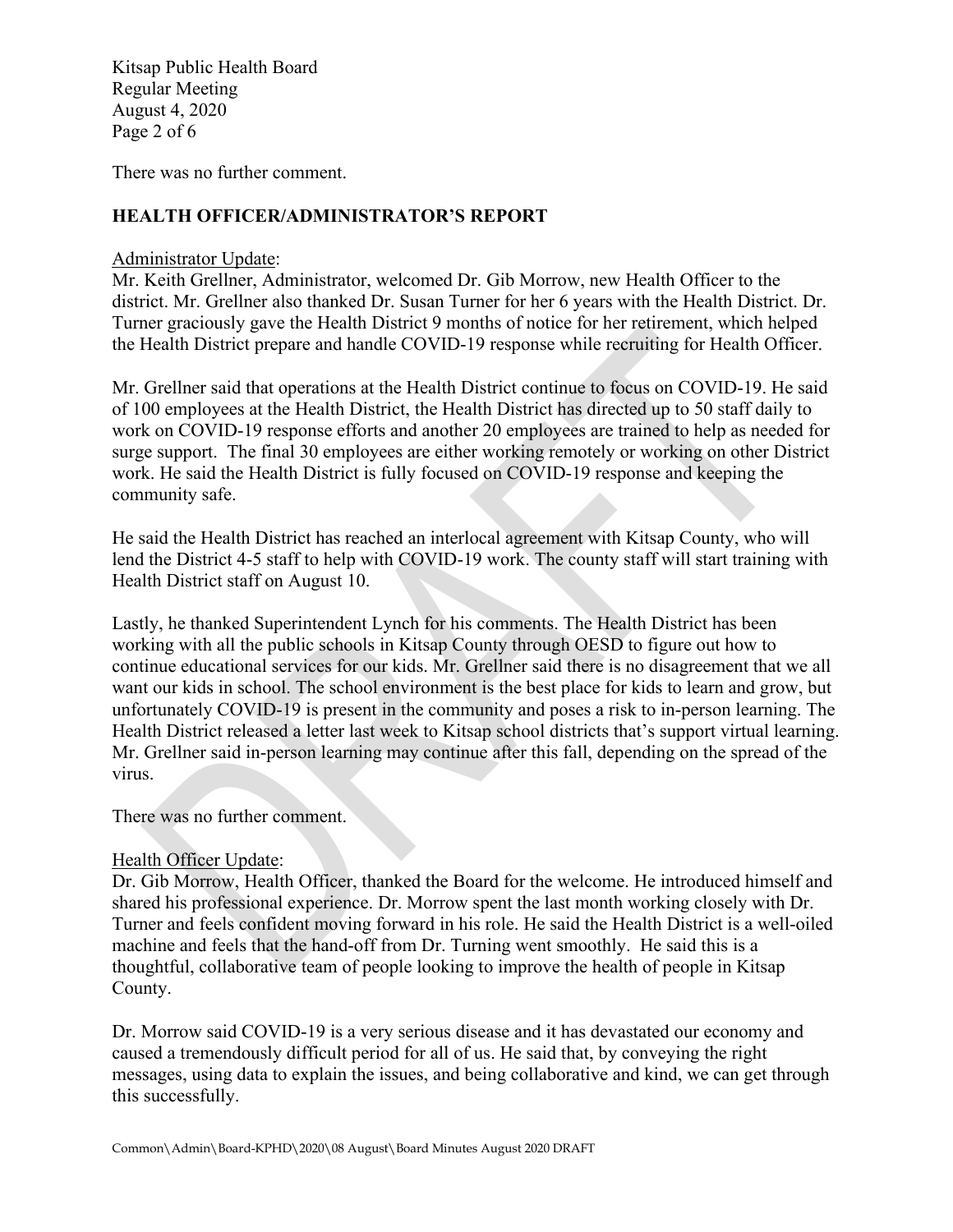Kitsap Public Health Board Regular Meeting August 4, 2020 Page 3 of 6

There was no further comment.

#### **COVID-19 UPDATE AND DISCUSSION**

Dr. Morrow gave an overview of the current COVID-19 data at the national and state levels, which mirror the activity in Kitsap County. Cases are approaching five million nationally with daily deaths at around 1,000. Some of the places that were initially hit harder (New York City, New Jersey, Seattle, etc.) are in a lull now due to enacting early restrictions and actions.

Dr. Morrow showed the Washington Department of Health (DOH) data dashboard. As of today, there have been nearly 60,000 confirmed cases in Washington State. He also noted that 10% of people who have tested positive in Washington have ended up in the hospital, and 2.7% of positive cases have died. He reminded the Board that these deaths are people's family members who died prematurely.

Next, Dr. Morrow shared the state epidemiologic curves which illustrate how Washington was COVID-19 free until start of February but now has a large presence of disease in the state. He noted that relaxation of restrictions throughout the state correspond with case increases.

Next, Dr. Morrow shared DOH Situation Report 11 and referenced the reproduction level number (Re) which is above 1 throughout the state. This means that for every 1 person who is positive for COVID-19, they will infect 1.5-2 other people. The threshold for declining transmission is below 1. He noted in Eastern Washington the Re was never below 1 and has been consistently spreading faster there. He also showed data related to age groups affected by the virus. Right now the younger adult age group (15-35 years) is the highest affected population. He noted that this age group tends to have lower fatality rates and lower hospitalization rates but spread occurs regardless. He explained that this virus is opportunistic and spreads through people who don't know they have it. He said we wear masks and social distance as a form of source control.

Dr. Morrow said it is important for people to self-monitor and be aware that any minor symptoms can be this infection. If you have any symptoms, even allergies, stay home, don't go to work, avoid exposing others and go get tested for COVID-19

Dr. Morrow said no community is immune to COVID-19 and believes we can kick this virus but it will take some effort. We must keep ourselves and each other accountable. We will absolutely get through this but it will take time.

Commissioner Wolfe asked Dr. Morrow asked if the 10% hospitalization rate and 6% positive rate are state or local data. Dr. Morrow said those are statewide numbers.

Mr. Grellner showed the COVID-19 surveillance report on the Kitsap Public Health website. He noted the number of cases has increased significantly in July. The percent of positive tests have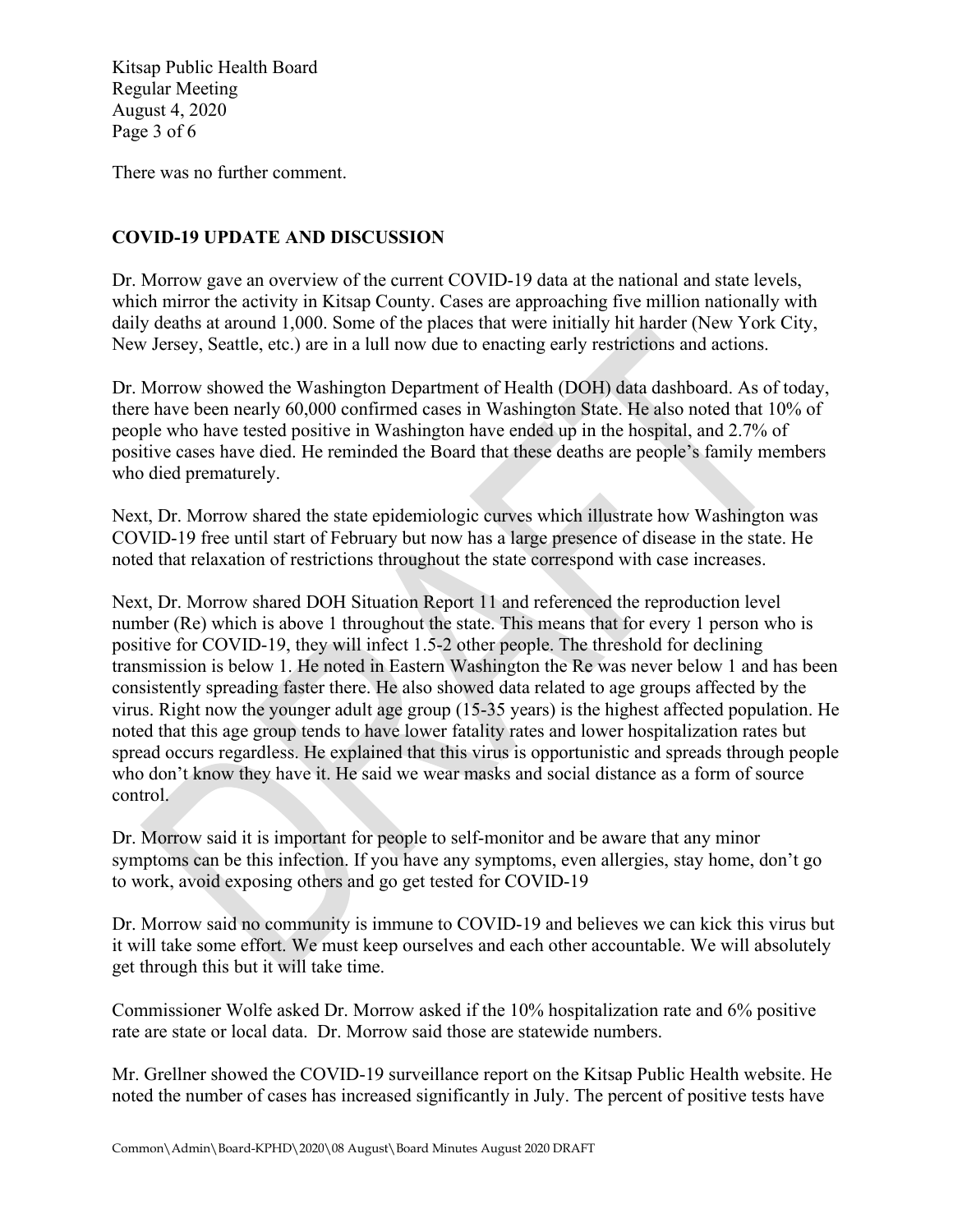Kitsap Public Health Board Regular Meeting August 4, 2020 Page 4 of 6

increased from <2% to 5% for the month of July, however, over the last two weeks the percent of positive cases is at 8%.

Kitsap data shows that the highest prevalence of diseases is in people aged 0-39. Mr. Grellner noted that these age groups are school age kids and their young parents, which exemplifies why we can't send kids back to school for in-person learning in the fall.

Mr. Grellner explained that we are seeing a huge increase in the number of close contacts each positive case has since moving to Phase 2 in Kitsap County. There are more close contacts at places of employment and in social gatherings. The Health District believes people are letting their guard down and being more social which is causing spread.

Despite dramatic case in disease activity, Kitsap hospitalizations have been low and our hospital continues to have adequate capacity.

Currently, Kitsap County has a good level of testing. Most people are getting their test results back in about two to three days in Kitsap. Mr. Grellner reminded the public that the percent of positive tests are increasing compared to the number of tests overall. The positives aren't increasing because testing is, which is a common misconception. Kitsap has three to four times the percentage of positives we had before.

Councilmember Medina shared an anecdote of a man telling his friend he doesn't believe in the accuracy of COVID-19 case numbers because he said any time anyone walks into the hospital with any illness it's counted as COVID-19. Mr. Grellner said there is a large part of the community that do not believe COVID-19 is a concern or are tired of staying home.

Councilmember Medina asked if the Health District predicts the case numbers will eventually plateau or will continue to rise unless our community takes some action bring it down. Mr. Grellner said he doesn't have a good feeling about cases plateauing. He said the Health District is starting to see connections between positive cases (whereas cases prior did not have a clear cause) which indicates community spread. If the social gatherings continue at this rate, COVID-19 will be around for a lot longer.

Mayor Wheeler asked if the Health District has comparisons for flu versus COVID-19 hospitalization rates. Dr. Morrow noted that comparisons between the two may be difficult to make because not everyone who gets sick during flu season is tested for the flu. He added that COVID-19 is a more significant illness than the flu for most people that has some evidence of long-term consequences. He said he will look for comparison information to share with the Board.

Dr. Morrow also explained that there is a flu vaccine, which creates major differences from COVID-19. He reminded everyone of the importance of getting their flu shot in the fall.

Commissioner Wolfe said Kitsap County is lending employees to the Health District to assist with contact training. He also asked if we will reach a point where contact tracing will be impossible to do and asked for clarification on community or pool testing.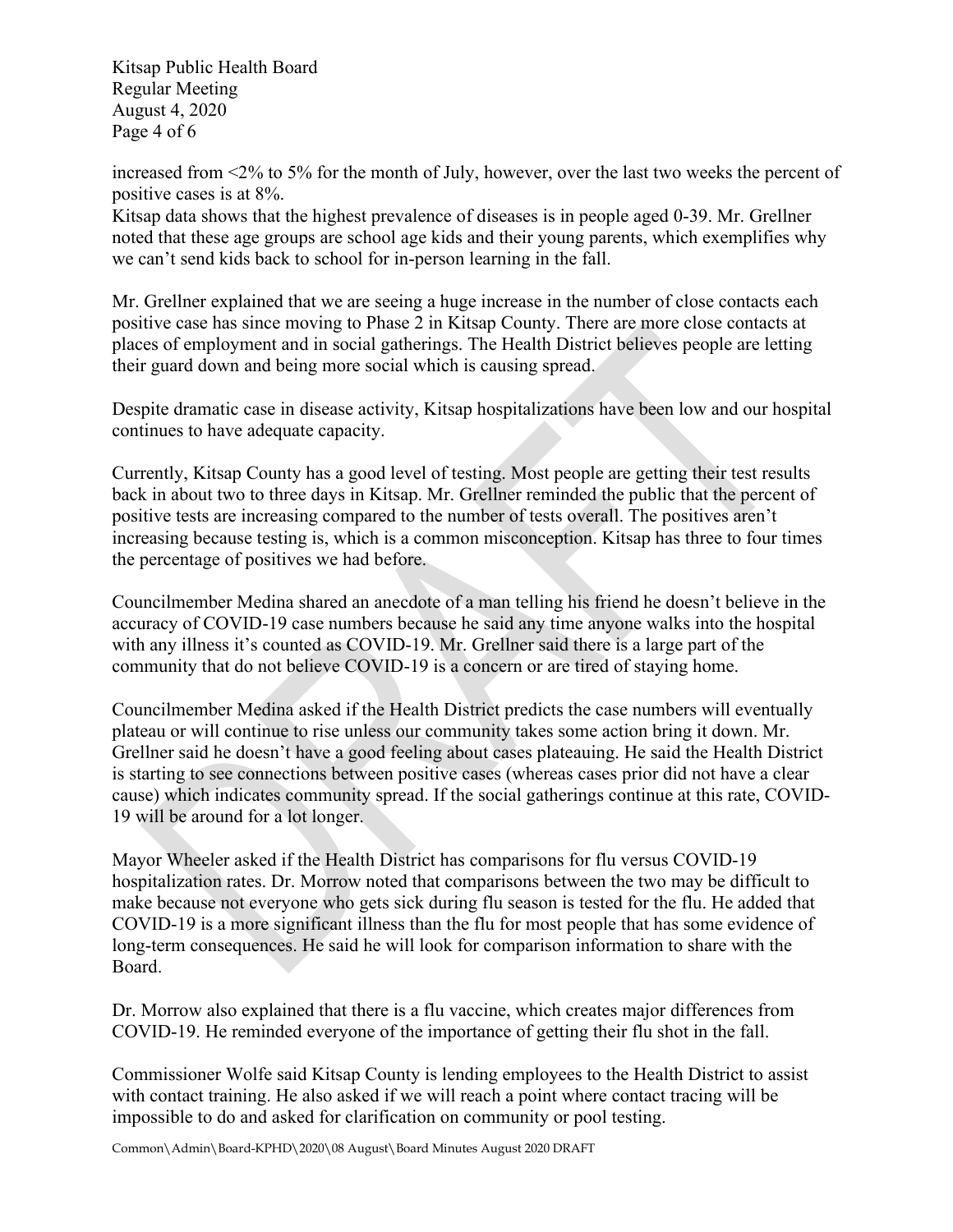Kitsap Public Health Board Regular Meeting August 4, 2020 Page 5 of 6

Dr. Morrow said that contact tracing requires timely, easily readily available testing. He also said that there is a point at which there are too many cases and contact investigation will not be sustainable.

Dr. Morrow explained that pool testing is widespread, large-scale testing of groups (generally 4- 10 people) and is done to reduce the cost of testing. However, he noted it is most effective in areas of low prevalence of disease. He said pool testing is generally seen in settings such as universities or military installations. He said Kitsap doesn't have low enough disease prevalence to utilize pool testing.

Commissioner Gelder said he is currently working out of the county's isolation and quarantine center. He noted that most guests are in the age range indicted by the previous charts (under 40). Commissioner Gelder asked if it is expected that we will have a new baseline of disease activity. He said that without a vaccine, the disease activity won't decrease to zero. He asked what the new baseline measure is moving forward.

Dr. Morrow said other communities around the world have managed to get the number down to zero through aggressive identification of cases, isolation and quarantine, and minimizing contacts. He said our baseline does not need to be high enough that we have to decide between saving lives or saving the economy. He believes we can both contain the disease and protect the economy. He said there will be some level of disease present in our community for a while but that we need to rethink how we do things day to day.

Councilmember Medina asked if there has been any discussion of moving backwards in the phases statewide or locally. Mr. Grellner said he has not heard anything lately in this regard from the governor or the secretary of health. It has not been discussed locally. The Health District would engage the Board in that conversation. At this stage, he thinks it would be very difficult to get the community as a whole to go backwards and noted that there are already enforcement issues. He said Kitsap's COVID-19 activity levels are too high for us to move to Phase 3 yet. He said it would help if more people in the county practiced health and safety precautions, like wearing a mask and social distancing.

Mayor Putaansuu said it is our duty as residents of Kitsap to remind people we interact with to maintain a 6-foot distance from us and to help stop the spread of disease.

Commissioner Wolfe said the entire county's elected officials should come together to create a shared message and educate our community. Mr. Grellner said he will talk to the Health District's public information officer about this and will also work with the county's joint information center to increase communications to hard to reach groups and the age groups with the highest disease rates.

There was no further comment.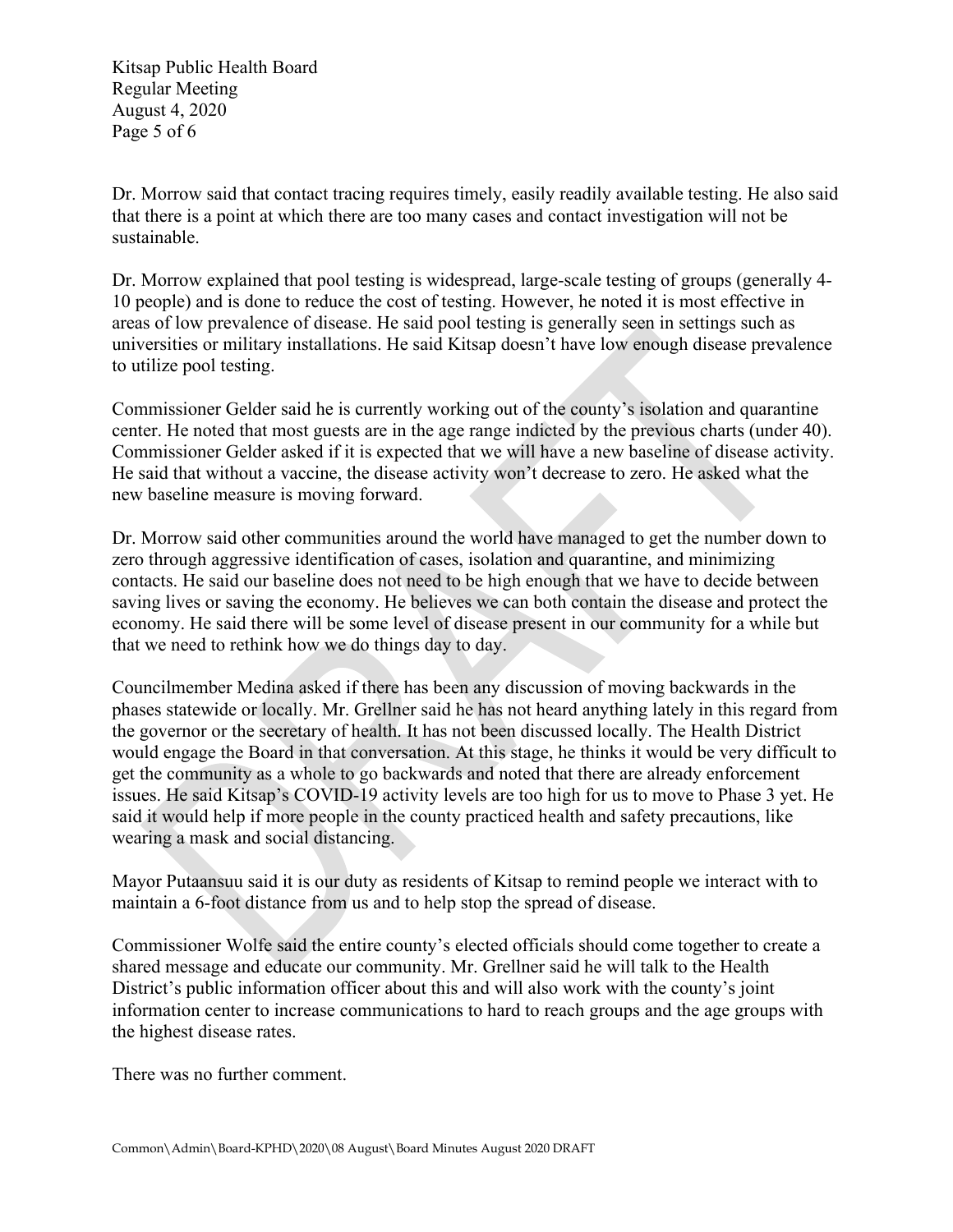Kitsap Public Health Board Regular Meeting August 4, 2020 Page 6 of 6

#### **ADJOURN**

There was no further business; the meeting adjourned at 12:04 p.m.

**Robert Putaansuu Keith Grellner Kitsap Public Health Board Administrator** 

**\_\_\_\_\_\_\_\_\_\_\_\_\_\_\_\_\_\_\_\_\_\_\_\_\_\_\_\_\_\_\_\_\_ \_\_\_\_\_\_\_\_\_\_\_\_\_\_\_\_\_\_\_\_\_\_\_\_\_\_\_\_\_\_\_**

**Board Members Present:** *Commissioner* Charlotte Garrido; *Commissioner* Robert Gelder; *Councilmember* Kol Medina; *Mayor* Robert Putaansuu; *Mayor* Greg Wheeler; *Commissioner* Ed Wolfe.

**Board Members Absent:** *Mayor* Becky Erickson.

**Community Members Presen**t: *Attached.*

**Staff Present:** Amy Anderson, *Public Health Educator, Public Health Emergency Preparedness and Response;* Angie Berger, *Administrative Assistant, Administration;* Dana Bierman, *Program Manager, Chronic Disease Prevention;* Karen Boysen-Knapp, *Community Liaison, Chronic Disease Prevention;* Keith Grellner, *Administrator, Administration;* Grant Holdcroft, *Program Manager, Pollution Identification and Correction;* Melissa Laird, *Manager, Accounting and Finance;* Megan Moore*, Community Liaison, Chronic Disease Prevention;* Dr. Gib Morrow, *Health Officer, Administration;* Linda Pandino, *Accounting Assistant 2, Accounts Receivable;* Kelsey Stedman, *Program Manager, COVID-19;* Kate Wagner, *Secretary Clerk 2, Parent Child Health;*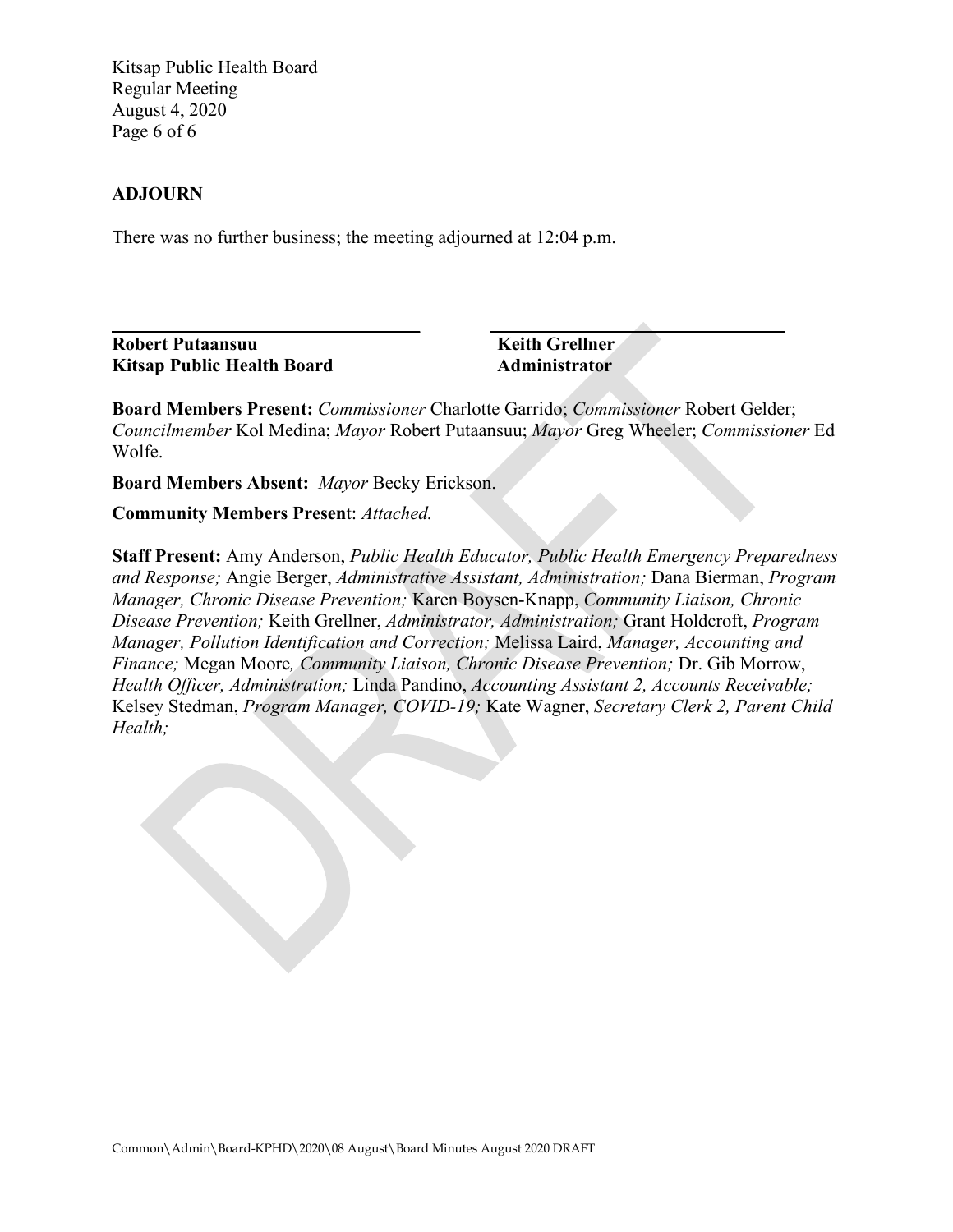#### **Kitsap Public Health Board Special Meeting (Virtual Attendance)**

829 3974 4446

**Webinar ID Actual Start Time** 8/4/2020 10:13

**First Name Last Name First Name Last Name** Walt and Bobbie Elliott Stacey Stacey Smith, Kitsap Aging Amy **Anderson** Michael Spencer (BKAT) Peder **Berg** Berg Sandra Starnes Angie Berger Berger Kelsey Stedman, she/her Dana Bierman Emma W Karen Boysen-Knapp Kate Kate Wagner Richard **Davis** Davis **Robert** Robert Meaver Salvatore **DeRosalia Greg Density** Greg Wheeler Ivy Edmonds-Hess Ken Winger Jennifer Evans Ed Wolfe Bremerton Fire JH Charlotte Garrido Kimberly Rob Gelder karl Keith Grellner kgingrey christine grenier Manzanita AUDREY GUGEL Connie Grant Holdcroft in a hennifermarsland Pat Kirschbaum Anne richard kirton SG Mark **Krulish** Green Mark Jenna TJ Legge ddaugs Greg Lynch Austen Macalus Kol Medina Megan Moore Gib Morrow Office **of Senator Randall** Jessie Palmer Linda Pandino Rebecca Pirtle Rob Putaansuu Dave Rasmussen Jerry Richardson Amanda Rodgers Mary Schofield Katharine Shaffer Mike Simpkins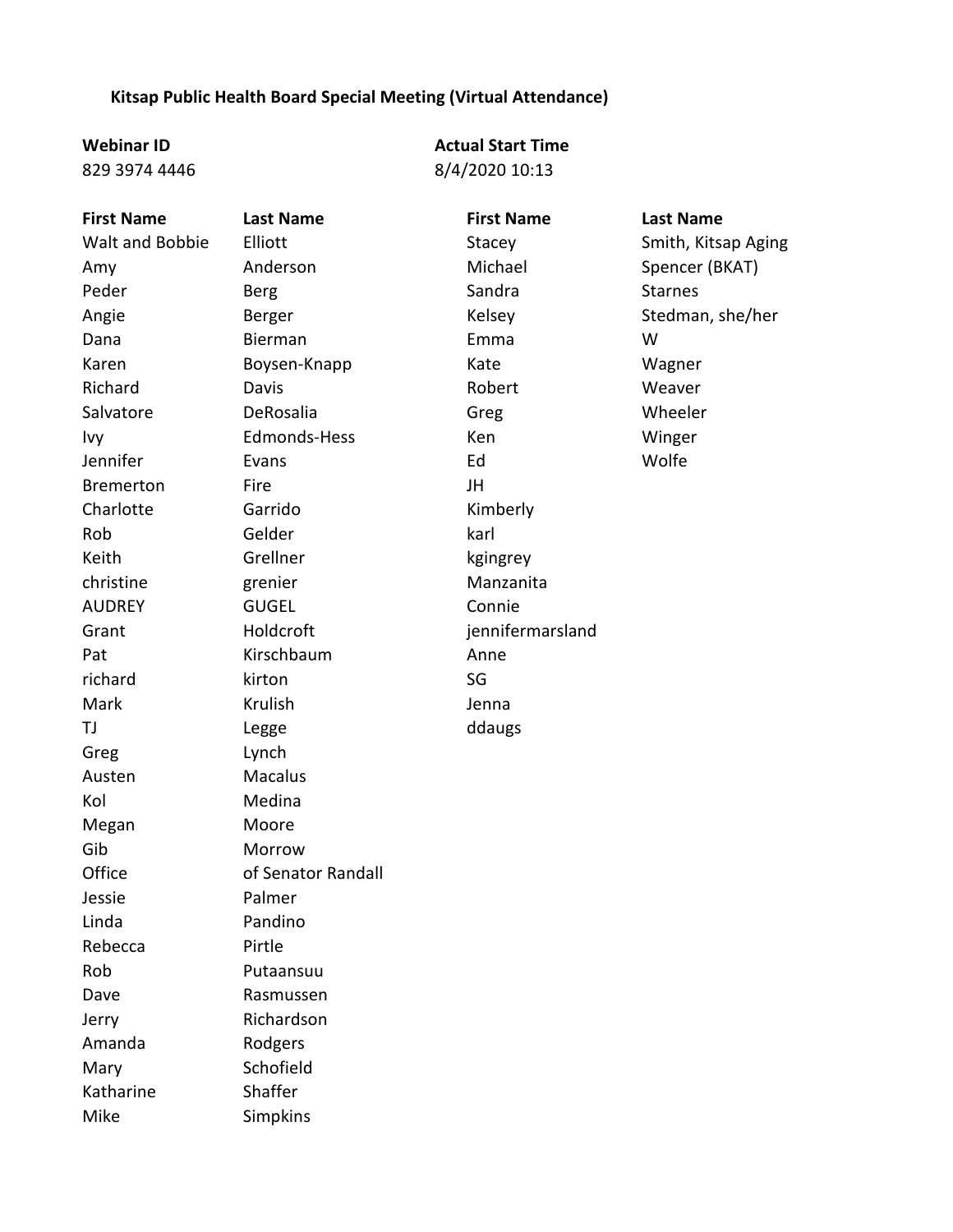<span id="page-17-0"></span>

345 6th Street, Suite 300 Bremerton, WA 98337 360-728-2235

# MEMO

**To:** Kitsap Public Health Board

**From:** Keith Grellner, Administrator

**Date:** September 1, 2020

**Re:** Resolution 2020-06, Approving Amended Environmental Health Division Fees for Food Establishments and Public or Semi-Public Swimming Pools and Hot Tubs for 2020-21 Permit Cycle Due to COVID-19 Pandemic

Attached, please find proposed Resolution 2020-06 for your review and consideration.

Kitsap Public Health Board [Ordinance 2014-01,](https://kitsappublichealth.org/environment/files/regulations/FoodRegsLocal.pdf) Food Service Regulations, stipulates that all food service establishments (FSE) shall obtain a permit to operate from the Health District (Section 6.A.3) and that such permit shall be an annual permit valid from July 1 through June 30 (of the following year; see Section 6.A.4). [Chapter 246-260-101 WAC](https://app.leg.wa.gov/wac/default.aspx?cite=246-260-101) requires water recreation facilities (i.e., public pools) obtain an operating permit from the local health jurisdiction. Annual permit fee costs are specified in [Resolution 2019-06,](https://kitsappublichealth.org/information/files/EH_Fee_Schedule.pdf) Environmental Health Fee Schedule.

During the Health Board's May 5, 2020, regular meeting, the Health District recommended to the Health Board that we should extend the 2019 - 2020 permits for FSE's for at least a month until we had a better idea of how FSE's were being affected by the Governor's "Stay Home, Stay Healthy" order. The Health Board concurred with this recommendation. Public pools were prohibited from operating by the Governor's Stay Home, Stay Health proclamation.

During the Health Board's regular meeting on June 2, 2020, the Health District [provided an](https://kitsappublichealth.org/about/files/agendas/2020/0602_BOH_Agenda.pdf)  [update](https://kitsappublichealth.org/about/files/agendas/2020/0602_BOH_Agenda.pdf) about the operations of FSE in Kitsap County. Based on a survey of FSE, 64% of the total number of permitted FSE were open, and an additional 19% were closed but planned to reopen.

Kitsap County then experienced a surge in [COVID-19 cases](https://kitsappublichealth.org/CommunityHealth/CoronaVirus.php) in July, including 18 outbreaks at employers and health care facilities, which resulted in the Health District implementing its surge support plans. Surge support plans utilize Environmental Health Division staff to supplement Community Health Division staff to conduct case and contact investigations and daily monitoring of cases and contacts. Surge support staff includes the Food Program staff, resulting in another temporary interruption of regular FSE inspection activities due to the pandemic. The Health District has been hiring new staff for COVID-19 work and transitioning Environmental Health staff out of surge support work to their regular work duties since mid-August.

kitsappublichealth.org

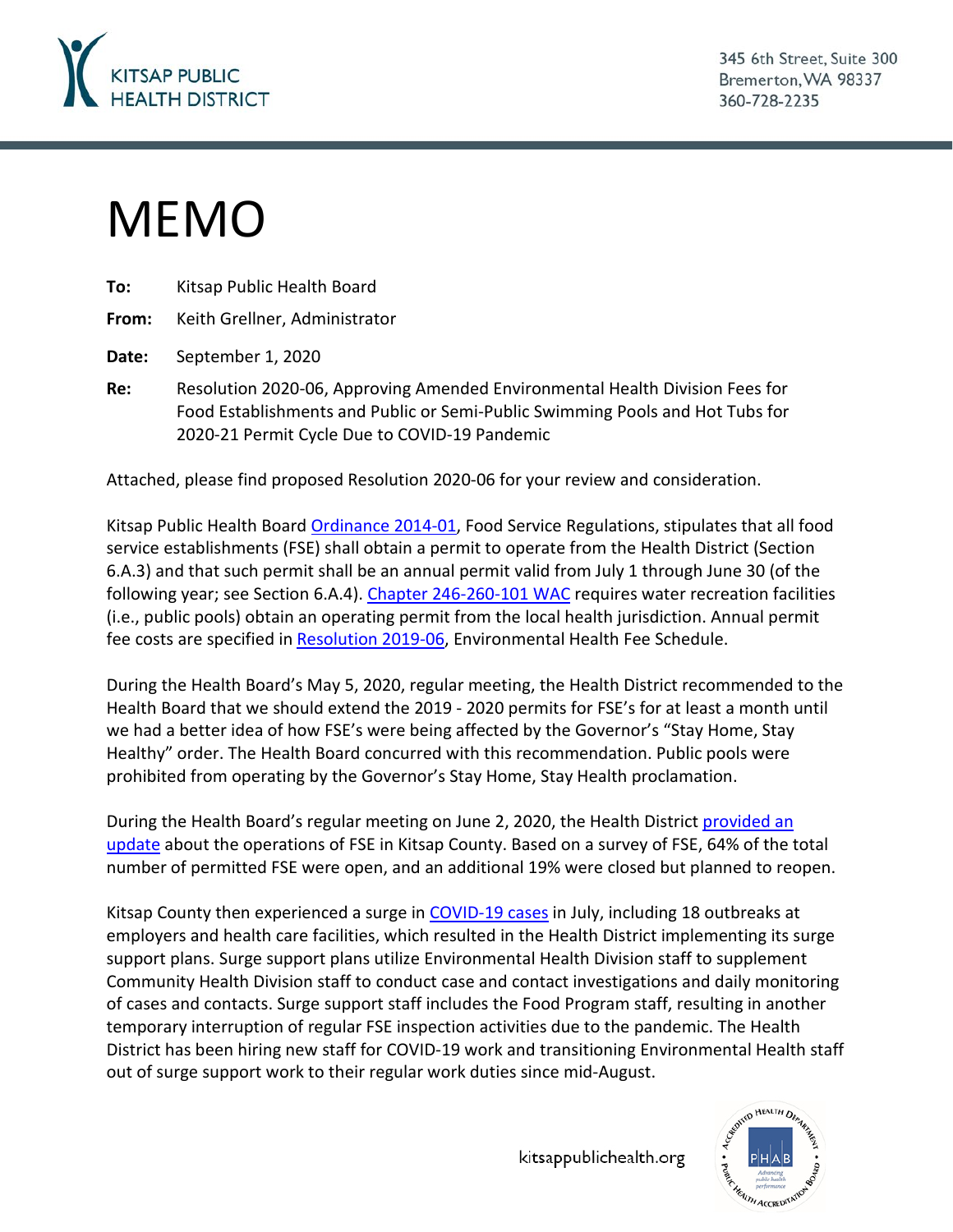Memo to Kitsap Public Health Board September 1, 2020 Page 2

The Health District has not yet issued invoices to FSE for the 2020 – 2021 permit cycle due to the permit term extension that was provided to FSE in May 2020 and the COVID-19 surge support work in July and early August.

Public pools were also affected by the pandemic and the Governor's orders. Public pools (and hot tubs) were ordered closed in March. In June, the Governor issued [new guidance](https://www.governor.wa.gov/sites/default/files/COVID19Phase1and2MiscRecreationMemo.pdf) that allowed public pools and other staffed water recreation facilities to open under restricted conditions. Under the new guidelines, only three (3) public pools in Kitsap have reopened (two seasonal and one year-round).

So, like FSE, public pools have also experienced interruptions in service equal to about half the year, and interruptions in regular inspections by the Health District also by about half a year. Since the public pools permit and inspection cycle was interrupted, the Health District desires to take the opportunity to modify the annual permit cycle to separate it from the FSE permit cycle, thereby lessening the burden on accounting staff and staggering permit fee renewals throughout the calendar year.

The Health District convened the Board's Finance Committee (Commissioner Garrido, Mayor Erickson, and Mayor Wheeler) on August 4, 2020 to discuss this situation. In summary, the Finance Committee supported the following proposal from the Health District:

- 1. The 2020-21 annual permit period for FSE be reduced and modified from July 2020 through June 2021 to October 2020 through June 2021, or 75 percent of the regular annual permit cycle;
- 2. 2020-21 permit period fees for all FSE be prorated to 75 percent of the published 2020 permit cycle fee to correspond with the reduced permit period;
- 3. The public and semi-public swimming pools and hot tubs annual permit period for the 2020-21 permit period be reduced and modified from July 2020 through June 2021 to July 2020 through December 2020, or reduced by 50 percent;
- 4. 2020-21 permit period fees for public and semi-public swimming pools and hot tubs will be prorated to 50 percent of the published 2020 permit cycle fee to correspond with the reduced 2020 permit period; and
- 5. The public and semi-public swimming pools and hot tubs annual permit period for 2021 and beyond will be modified to correspond to the calendar year, or January through December of each year.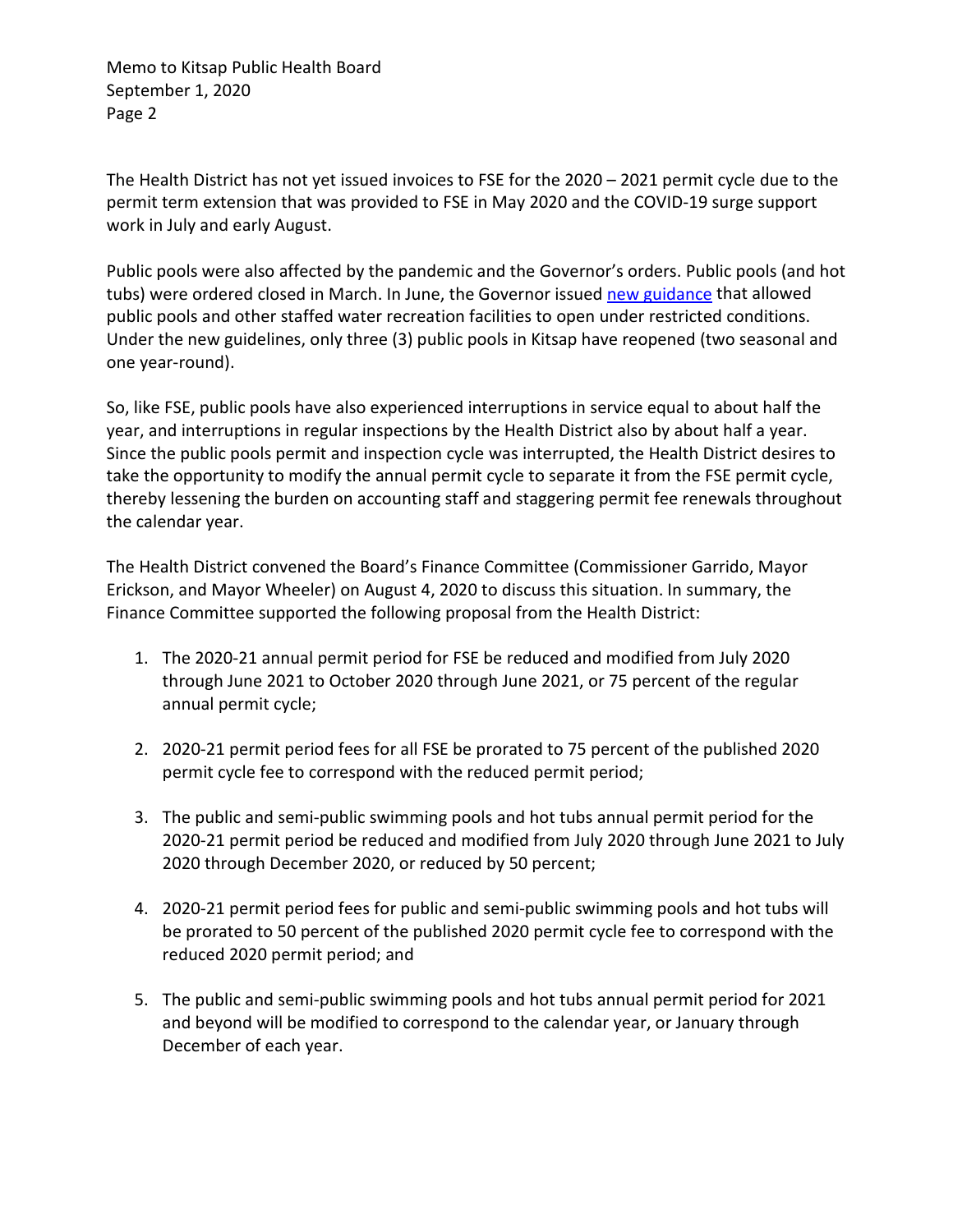Memo to Kitsap Public Health Board September 1, 2020 Page 3

If implemented, this proposal will result in a revenue loss to 2020 budgeted revenues of about \$175,000. However, this loss will be offset by:

- 1. Since Food Program staff have been pulled into COVID-19 response work during the current positive case surge, reduced effort has been expended by the Health District to do FSE and pool inspections; and
- 2. The Health District has received new and unbudgeted revenues for COVID-19 response efforts sufficient to cover the loss of these budgeted permit revenues.

The Health District has notified FSE of this pending fee amendment, and will notify public pools if the Health Board approves the proposal.

Please contact me with any questions or concerns at (360) 728-2284 or [keith.grellner@kitsapublichealth.org](mailto:keith.grellner@kitsapublichealth.org) .

#### **Recommended Action**

The Health District recommends the Health Board move to approve Resolution 2020-06 to amend the FSE and public pool fees due to the COVID-19 pandemic.

Attachment (1)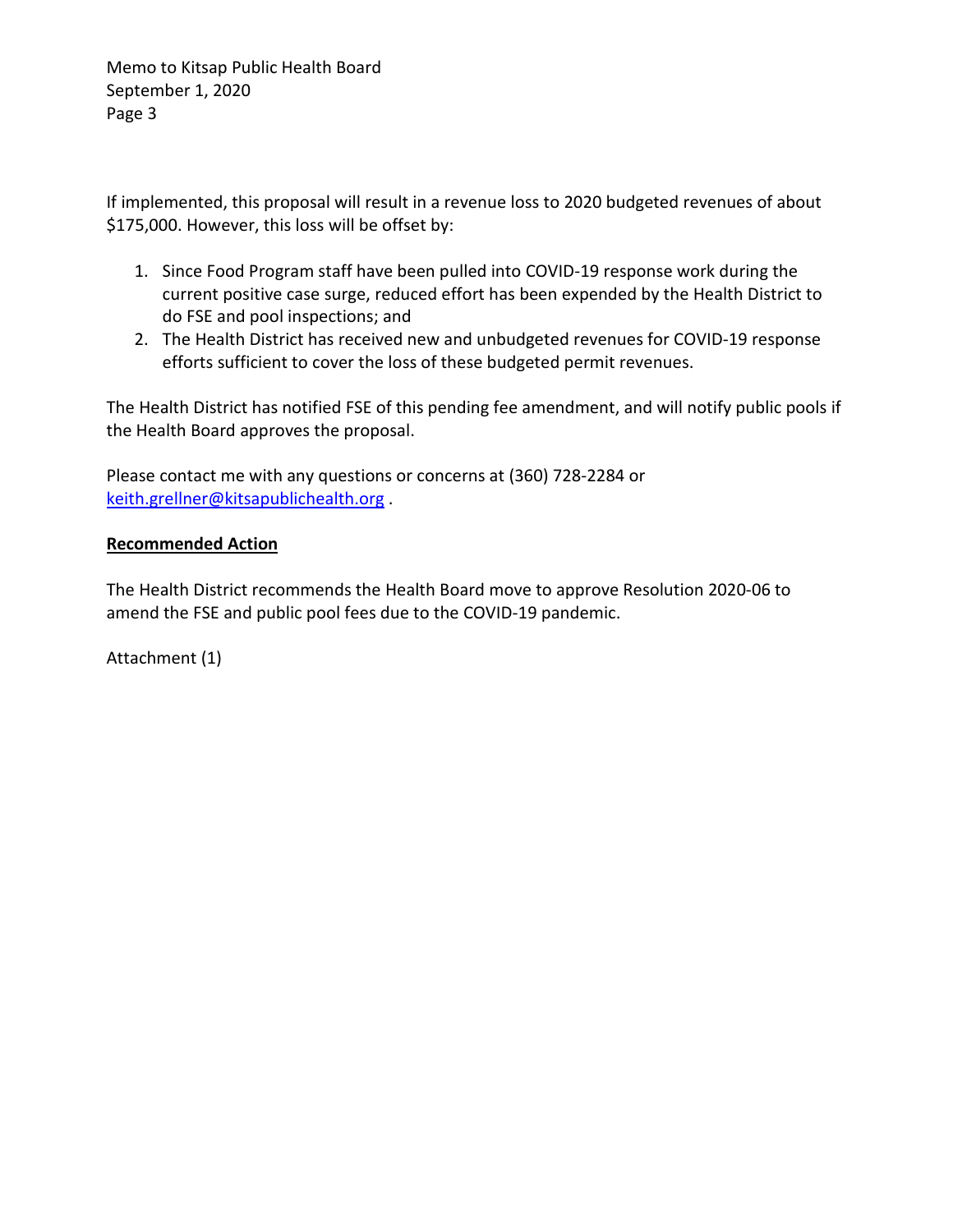

# **Approving Amended Environmental Health Division Fees for Food Establishments and Public or Semi-Public Swimming Pools and Hot Tubs for 2020 Permit Cycle Due to COVID-19 Pandemic**

**WHEREAS**, the Kitsap Public Health Board is empowered by RCW 70.05.060(7) and RCW 70.46.120 to establish and charge fees for issuing or renewing licenses, permits, or for such other services as are authorized by law; and

**WHEREAS**, Board Budget Policy, Article XI, Budget Administration --- Fees, directs the Health District to recover the cost of services for fee related activities; and

**WHEREAS**, the Board previously passed resolution 2019-06 amending the fee schedule and providing for yearly increases based on the April Consumer Price Index – Urban Wage Earners and Clerical Workers Index for Seattle – Tacoma – Bremerton ("CPI") for years 2020 through 2026; and

WHEREAS, the Board may determine that some individual fees may be modified as needed; and

**WHEREAS**, the COVID-19 pandemic and Governor Inslee's Stay Home, Stay Healthy and Safe Start proclamations, to help keep Washingtonians safe from transmission of the SARS-CoV-2 virus, have impacted and interrupted the regular operations of many types of businesses; and

**WHEREAS**, two business sectors that Kitsap Public Health District is required to regulate and permit, namely food establishments and public and semi-public swimming pool and hot tubs, have experienced significant disruptions to regular business operations, including, but not limited to, reduced hours, restricted operations, or closure; and

**WHEREAS**, also due to the COVID-19 pandemic and disease activity in Kitsap County, the Health District has needed to temporarily reassign most Health District employees from their regular job duties to assist with COVID-19 emergency response operations; and

**WHEREAS**, the disruptions to regular business operations of food establishments and public and semi-public swimming pools and hot tubs, coupled with the reassignment of duties for most employees of the Health District, has also resulted in significant disruptions to the regular inspections of food establishments and public pools that are open for business by the Health District; and

**WHEREAS**, the annual Health District permit fees for food establishments and public and semipublic swimming pools and hot tubs are based upon the real costs of administering the permits and conducting the inspections of these facilities; and